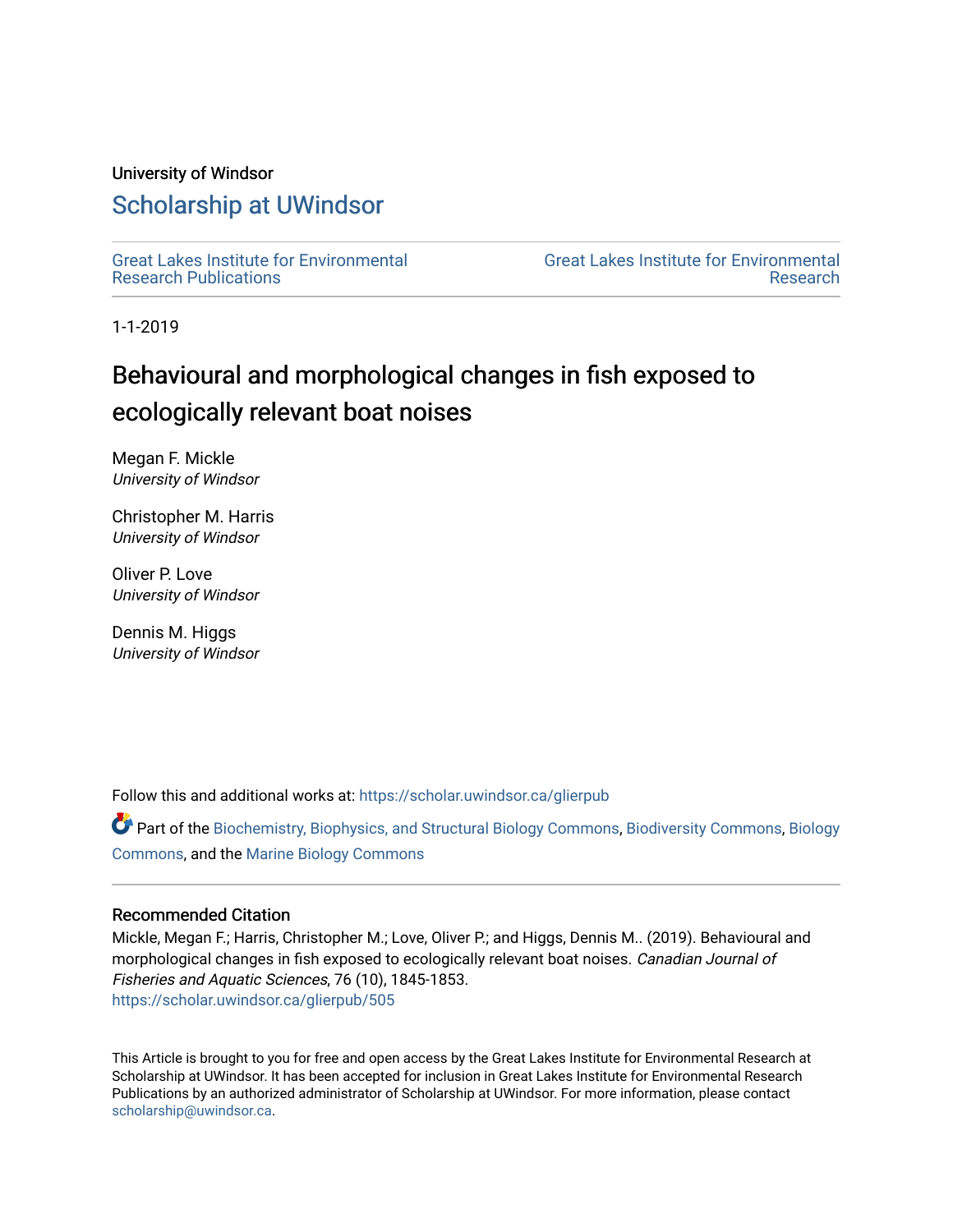

 $\begin{array}{c} \hline \end{array}$ 

## | Canadian Journal of Fisheries and Aquatic Sciences

### **Behavioural and morphological changes in fish exposed to ecologically-relevant boat noises**

| Journal:                                                                  | Canadian Journal of Fisheries and Aquatic Sciences                                                                                                                          |
|---------------------------------------------------------------------------|-----------------------------------------------------------------------------------------------------------------------------------------------------------------------------|
| Manuscript ID                                                             | cjfas-2018-0258.R1                                                                                                                                                          |
| Manuscript Type:                                                          | Article                                                                                                                                                                     |
| Date Submitted by the<br>Author:                                          | 25-Nov-2018                                                                                                                                                                 |
| Complete List of Authors:                                                 | Mickle, Megan; University of Windsor, Biology<br>Harris, Christopher; University of Windsor<br>Love, Oliver; Univ Windsor,<br>Higgs, Dennis; University of Windsor, Biology |
| Keyword:                                                                  | BEHAVIOR < General, PHYSIOLOGY < General, FRESHWATER FISHES <<br>General, Anthropogenic noise, MORPHOLOGY < General                                                         |
| Is the invited manuscript for<br>consideration in a Special<br>$Issue?$ : | Not applicable (regular submission)                                                                                                                                         |
|                                                                           |                                                                                                                                                                             |

**SCHOLARONE™** Manuscripts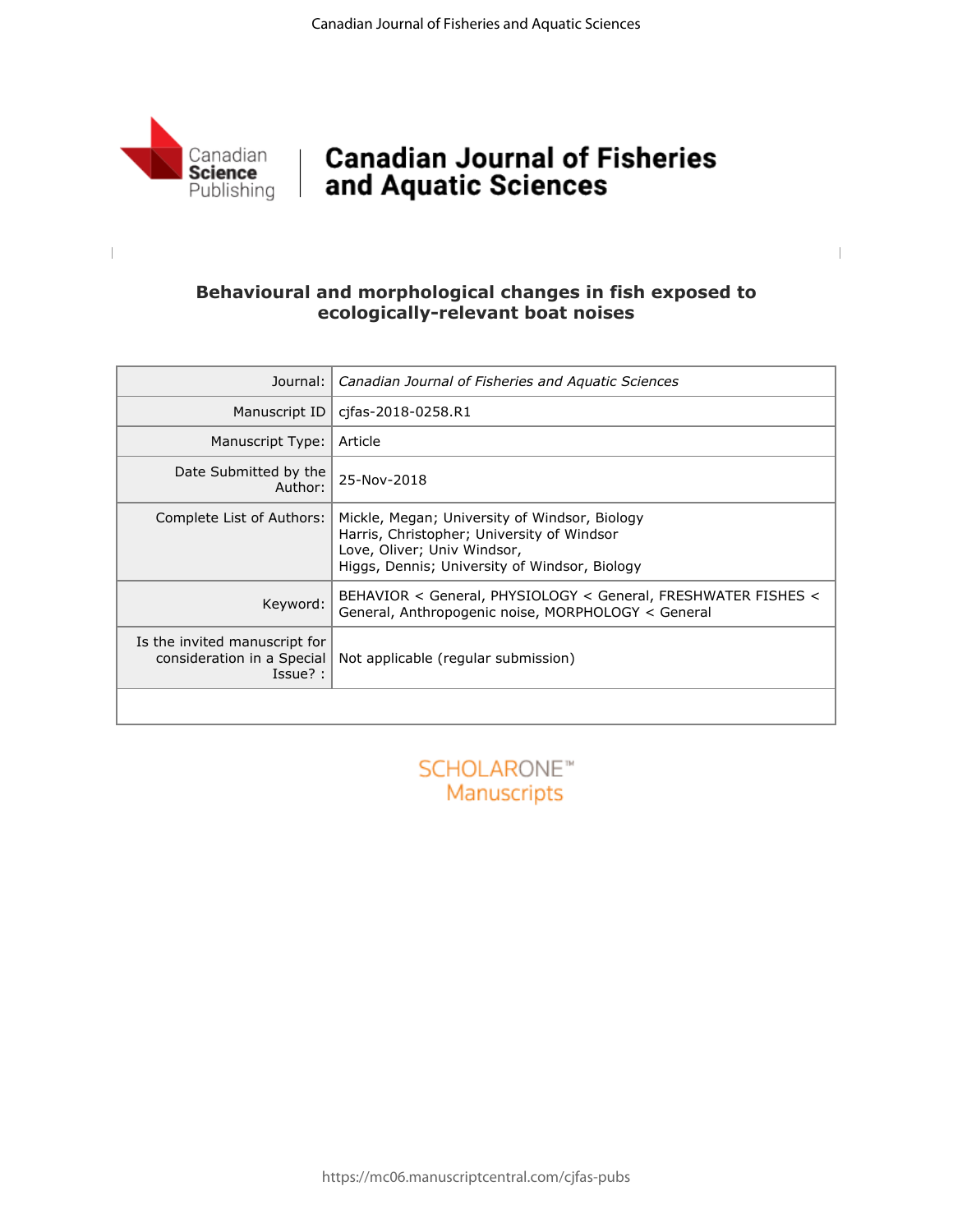| $\mathbf{1}$<br>$\overline{2}$ | Behavioural and morphological changes in fish exposed to ecologically-relevant boat noises                                                           |
|--------------------------------|------------------------------------------------------------------------------------------------------------------------------------------------------|
| 3<br>4<br>5<br>6<br>7          |                                                                                                                                                      |
| $\bf 8$<br>9<br>10             | Megan F. Mickle <sup>1</sup> , Christopher M. Harris <sup>1,2</sup> , Oliver P. Love <sup>1,2</sup> , Dennis M. Higgs <sup>1</sup>                   |
| 11<br>12                       | <sup>1</sup> Department of Biological Sciences, University of Windsor, 401 Sunset Avenue, Windsor,<br>Ontario N9B 3P4, Canada                        |
| 13<br>14                       | <sup>2</sup> Great Lakes Institute for Environmental Research (GLIER), University of Windsor, 401 Sunset<br>Avenue, Windsor, Ontario N9B 3P4, Canada |
| 15                             | Christopher Harris: harris2c@uwindsor.ca                                                                                                             |
| 16                             | Oliver Love: olove@uwindsor.ca                                                                                                                       |
| 17                             | Dennis Higgs: dhiggs@uwindsor.ca                                                                                                                     |
| 18<br>19                       | Corresponding author: Megan Mickle: micklem@uwindsor.ca, 519-253-3000 x 4039                                                                         |
| 20                             |                                                                                                                                                      |
| 21                             | Keywords:                                                                                                                                            |
| 22                             | Behaviour                                                                                                                                            |
| 23                             | Physiology                                                                                                                                           |
| 24                             | Glucocorticoids                                                                                                                                      |
| 25                             | Freshwater                                                                                                                                           |
| 26                             | <b>Bioaccoustics</b>                                                                                                                                 |
| 27                             | Anthropogenic noise<br>$\blacksquare$                                                                                                                |
| 28                             | Ciliary bundles                                                                                                                                      |
| 29                             |                                                                                                                                                      |
| 30                             |                                                                                                                                                      |
| 31                             |                                                                                                                                                      |
| 32                             |                                                                                                                                                      |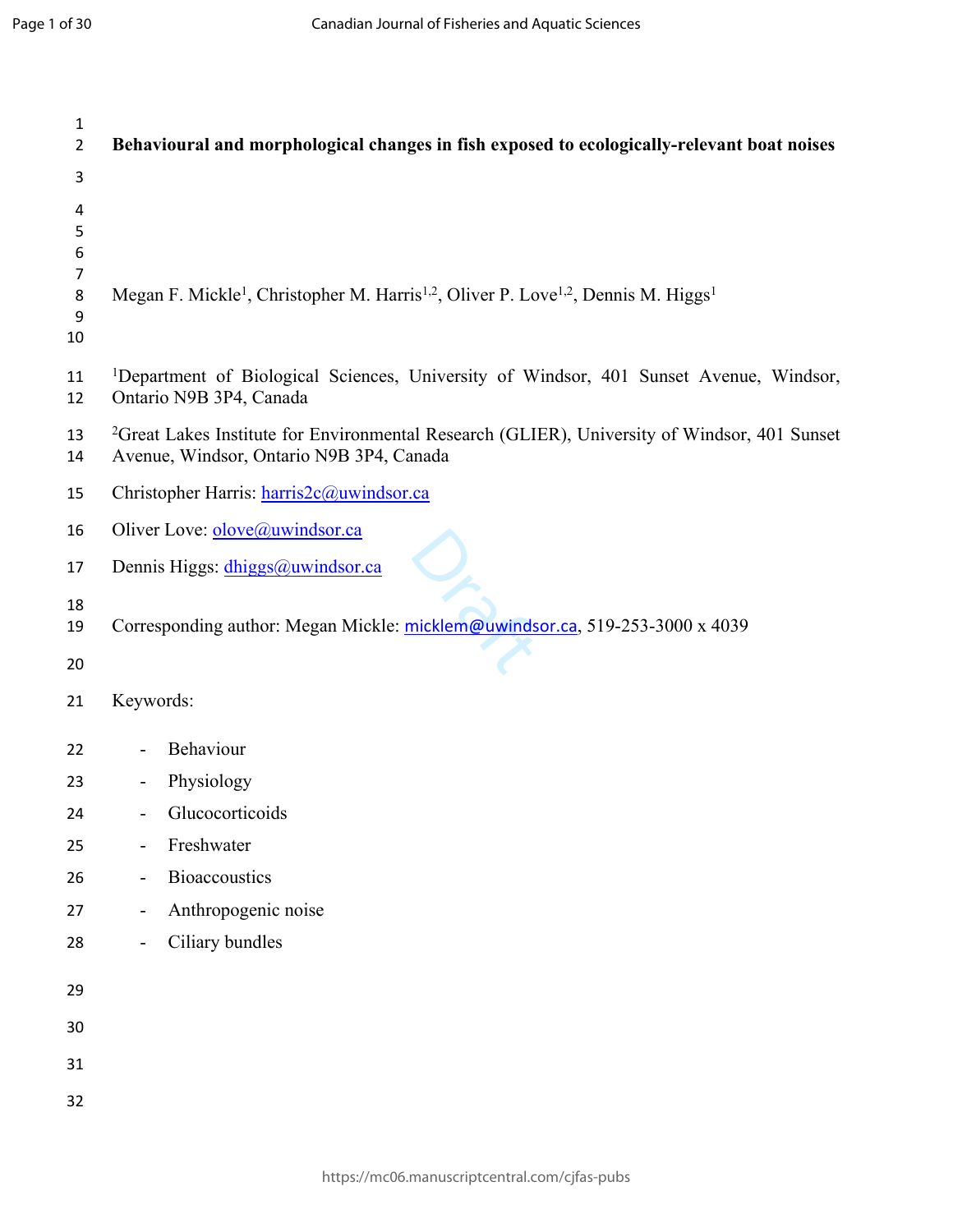#### **Abstract**

lary bundles. The<br>lary bundles. The<br>on fish behaviou<br>Moreover, comm There is increasing concern about the effect of underwater noise on fish due to rising levels of anthropogenic noise. We performed experiments on the black bullhead *(Ameiurus melas)*, a species with known hearing specializations and located within the Laurentian Great Lakes where there is significant commercial and recreational boat traffic. We tested and compared physiology (baseline cortisol), behaviour (activity, sheltering) and morphology (cilary 39 bundles of hair cells) of bullhead to boat noise. At 140 dB re 1  $\mu$ Pa (-54.84 dB re 1m s<sup>-2</sup>) we saw clear behavioural effects in terms of both activity and sheltering levels despite no obvious morphological or physiological stress. Following both short and long period acute exposure to higher — but environmentally relevant — noise levels, bullhead were less active and sheltered more and also exhibited a decrease in cilary bundles. These results suggest that there are sublethal effects of anthropogenic noise on fish behaviour and cilary bundles which may have direct implications on population health. Moreover, commonly used metrics such as stress hormones may not always offer the most relevant biomarker of the response to anthropogenic boat noise.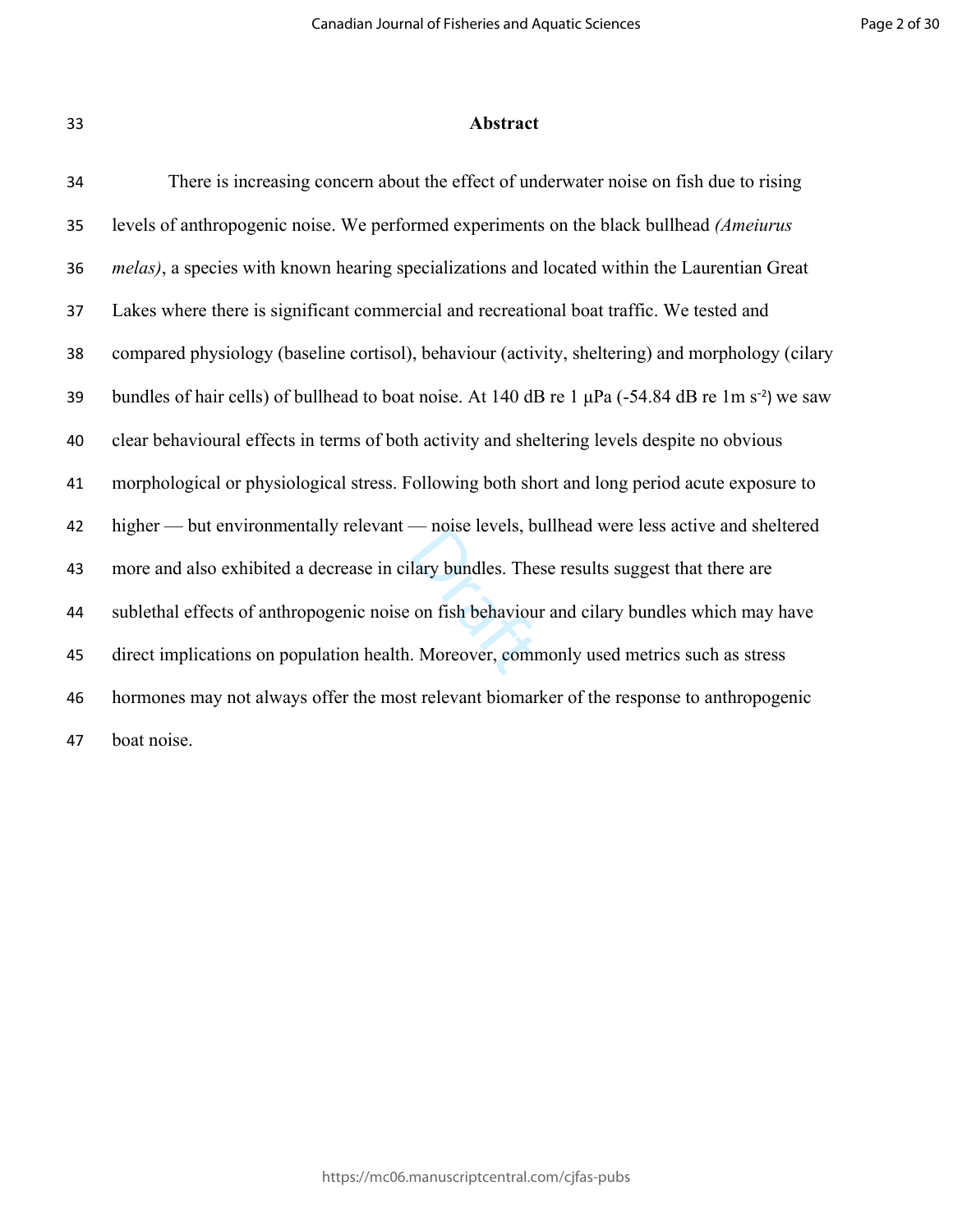#### **Introduction:**

non et al. 2015; Starting range<br>d hearing range<br>& Fay 2013; Ni Anthropogenic noise is now common in aquatic ecosystems, although the effects this has on aquatic animals, particularly freshwater fishes, remains unclear (Slabbekoorn et al. 2010; Popper & Hawkins 2012). There has been a notable increase in anthropogenic noise due to industrialization primarily caused by the expansion of transport networks and various resource extraction methods (Wale et al. 2013; Solan et al*.* 2016), all of which have the potential to disrupt acoustic communications (Wysocki et al*.* 2006; Popper & Hastings 2009; Wale et al. 2013). Although there has been a greater focus on effects of noise sources such as sonar, airguns and pile driving (Shannon et al. 2015), recreational and commercial boats are the predominant source of anthropogenic noise at low frequencies underwater (Ross 1976; Dyndo et al*.* 2015; Nichols et al. 2015; Shannon et al. 2015; Solan et al*.* 2016), having considerable overlap with the sound production and hearing range of most fish species examined to date (20-1000 Hz) (Kasumyan 2005; Ladich & Fay 2013; Nichols et al. 2015).

 Noise pollution research is well studied in marine environments with a particular focus on marine mammals and fish (Popper 2003; Slabbekoorn et al. 2010), indicating that noise impacts on animals can range from non-lethal behavioural and physiological stressors to death (Weilgart 2007; Mickle & Higgs 2017). Research that has been performed regarding noise impacts on freshwater fish is generally focused on aquaria fish such as: goldfish (*Carassius auratus;* Wysocki & Ladich 2005; Smith 2003), zebrafish (*Danio rerio*; Neo et al. 2015; Sabet et al. 2015) and cichlids (Cichlidae; Hastings et al. 1996; Bruintjes & Radford 2013), resulting in a gap in our knowledge of noise effects on wild, economically important freshwater fish. Freshwater ecosystems have a disproportionately high fish diversity (Combes 2003) but comparatively less attention on effects of anthropogenic noise. Given the importance of both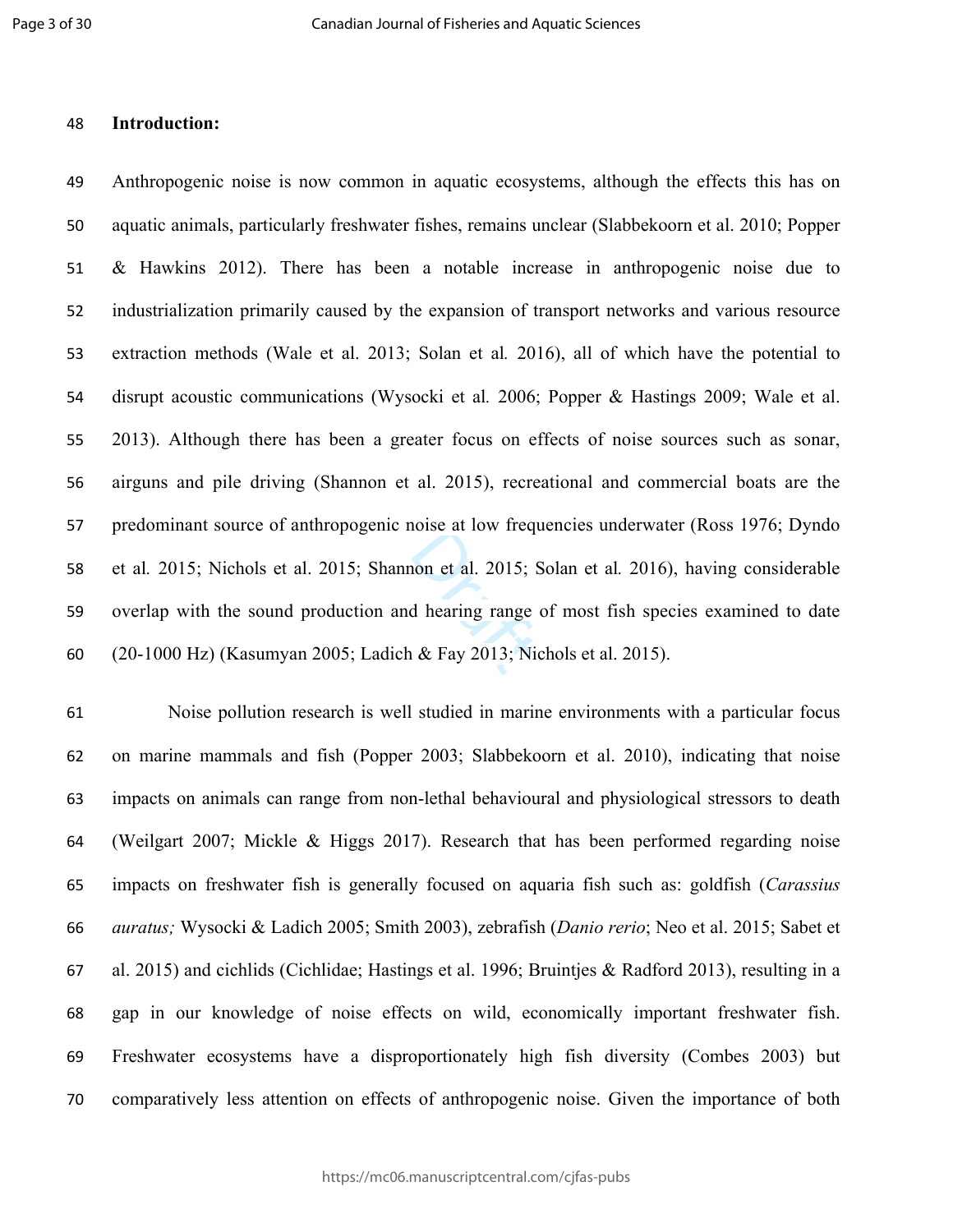freshwater lakes and fish to shipping and the economy, more research is also needed to determine the full impact of shipping noise in these high traffic environments.

extending to the distribution of the same size of the space of the theorem in their hearing that Hearing is an important sensory modality in fish for communication and orientation with a great diversity in hearing abilities between species (Hawkins 1981; Aalbers & Drawbridge 2008; Fay 2009). To date the majority of research regarding noise pollution incorporates either behavioural or physiological measures alone, but seldom have single studies integrated techniques (Cooke et al. 2014; Mickle & Higgs 2017). Previous work on fishes leads to the suggestion that some individuals exposed to anthropogenic noise show physiological stress responses such as increased levels of stress hormones (Barcellos et al. 2007), change in cardiac output (Graham & Cooke 2008), and further hypothesize changes in gene expression and immune function (Mommsen et al. 1999; Barton et al. 2002; Shannon et al. 2015). Fish exposed to loud sounds may also suffer from physical impairments such as hair cell damage (Hastings et al. 1996; Wysocki et al. 2007) or a shift in their hearing threshold (Enger 1981; Smith et al*.*  2006). Finally, behavioural changes have also been seen in response to loud sounds with changes in overall behaviour level (Ona & Godø 1990), feeding behaviour (Payne et al. 2014) and predator/prey interactions (Sabet et al. 2015; Simpson 2016). While these individual effects are informative, more integrative work may more accurately identify possible noise effects on fish. Thus, increased efforts on integrative studies in freshwater fish will help to better understand possible effects on anthropogenic noise in aquatic environments.

 Here we take an integrative approach to examine potential impacts of noise on the phenotypic responses of black bullhead *(Ameiurus melas)*, a species hypothesized to have specialized hearing capabilities based on previous research on Siluriformes (Poggendorf 1952; Kleerkoper & Roggenkamp 1959; Lechenr & Ladich 2008) and located within the Laurentian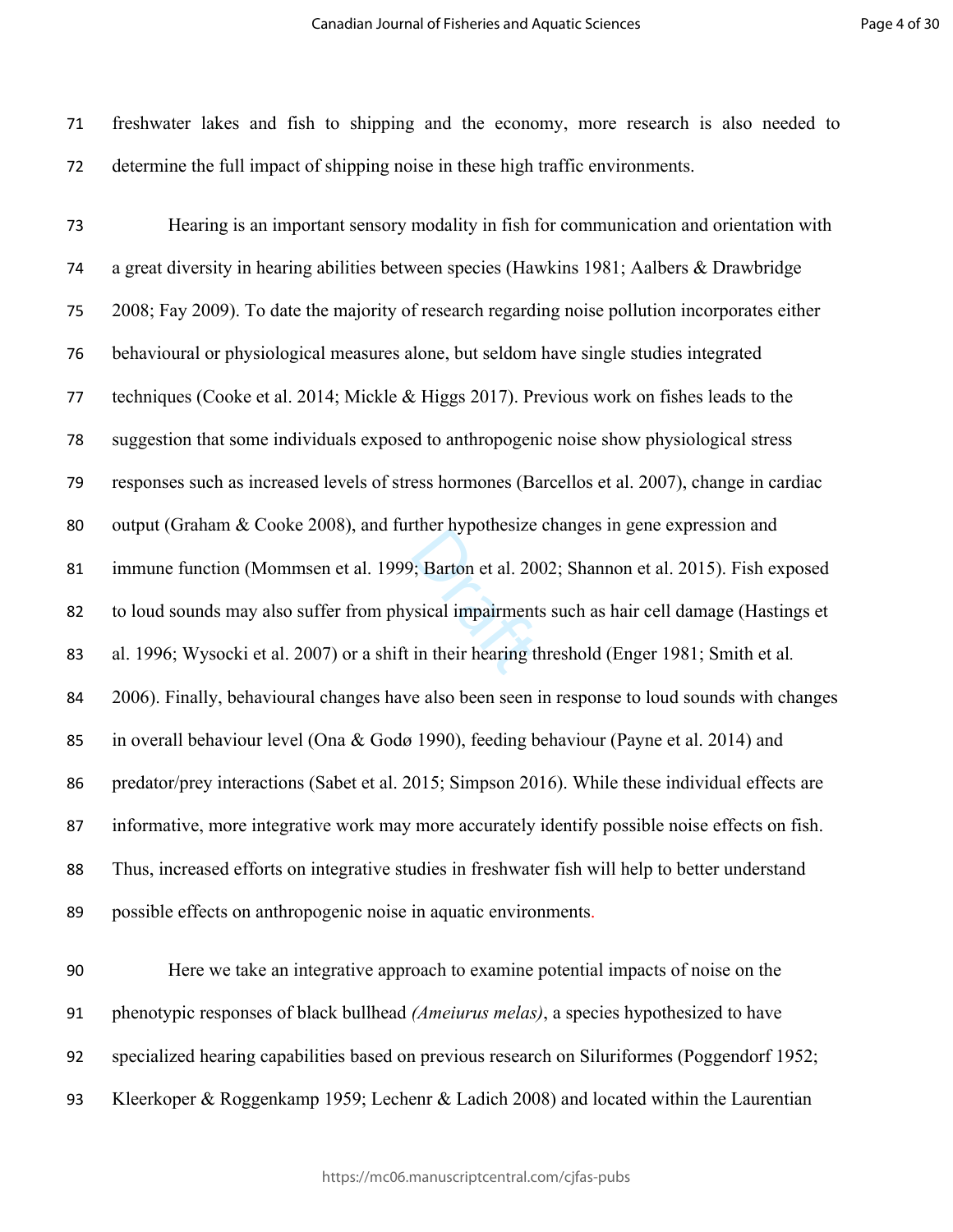$\frac{d}{dx}$  Great Lakes where there is significant commercial and recreational boat traffic. To obtain a holistic measure of the phenotypic response to noise in this species, we measured behavioural, physiological and morphological changes across biologically relevant noise levels. First, we 97 examined the impacts of noise levels at 140 dB re 1µPa RMS (ranging in frequency from 100- 10,000 Hz) on bullhead behaviour and physiology, and then to further explore these results we 99 exposed fish to differing intensities of noise (160 and 170 dB re 1µPa RMS; 100-10,000 Hz) across two time points, 1 hour and 24 hours. We hypothesized that bullhead exposed to 140 dB 101 re  $1\mu$ Pa would exhibit behavioural changes, while bullhead exposed to 160 and 170 dB re  $1\mu$ Pa would exhibit changes in behaviour, physiology and morphology in response to noise. More specifically, we hypothesized that bullhead under acute noise exposure would exhibit behavioural and physiological responses to noise, while those with chronic exposure will exhibit physical damage to hearing-related tissues.

#### **Methods**

#### *Experimental Design:*

 All work was conducted under approved Canadian Council for Animal Care (CCAC) protocols (University of Windsor AUPP 14-11). Non-reproductive black bullhead, ranging from 22.02- 117.60g were obtained from a fish farm in Harrow, Essex County, Ontario (42°01'14.5"N 83°00'04.1"W). Due to the constraints of catching wild/farmed fish these species were a range in size. Fish were housed at a temperature of 22.2°C and a pH of 6.5-7 in animal quarters at the University of Windsor. The fish were fed daily and kept at a 12:12 light-dark cycle to mimic natural conditions, however as these species prefer dark environments all housing tanks were covered with black garbage bags and opaque tank covers.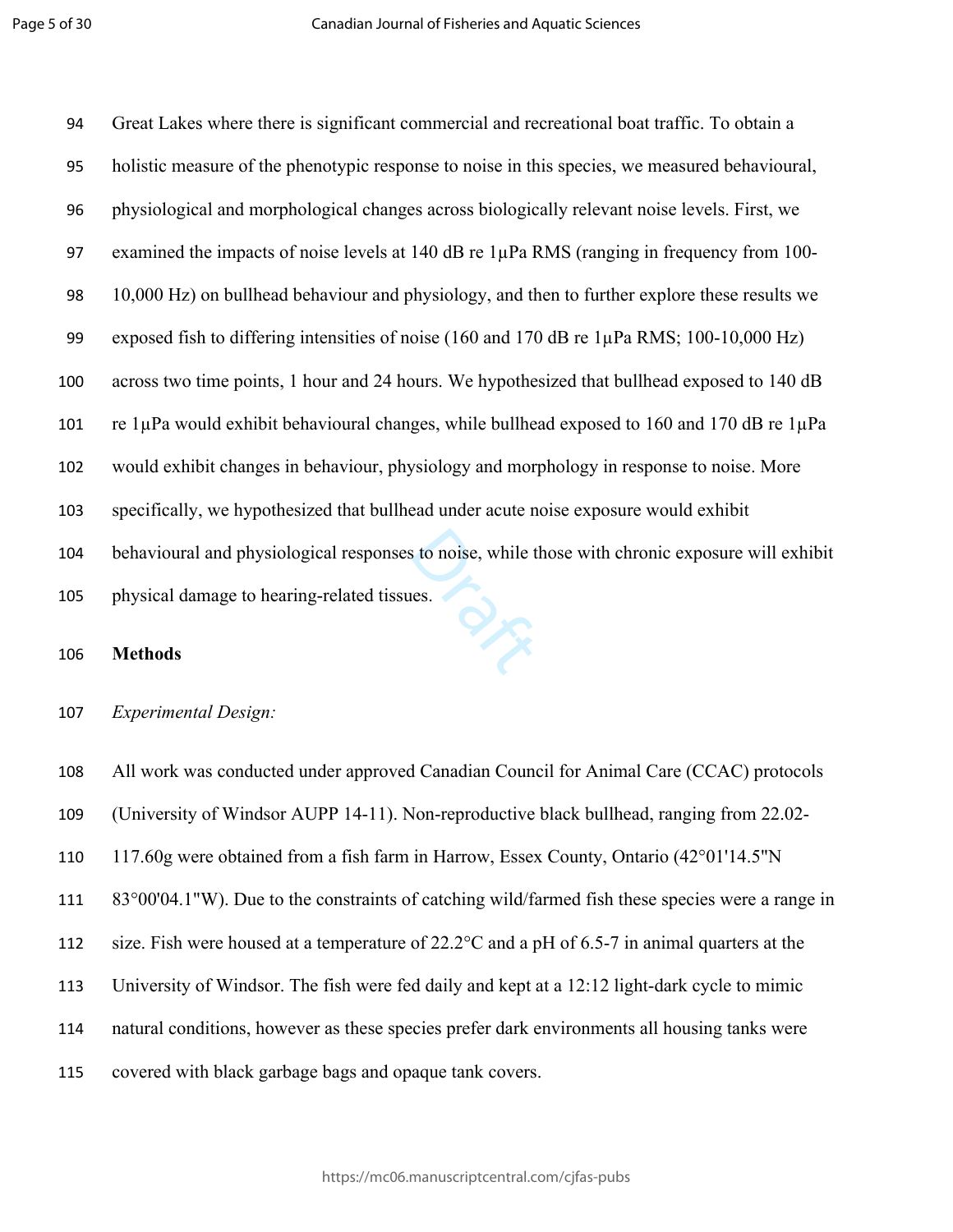nks was below 12<br>Bullhead likely of<br>priophysan fishes Noise levels were collected from housing and experimental tanks using a hydrophone system (Inter Ocean system inc. – Acoustic Calibration and System Model 902) and, where 118 possible, using a waterproofed accelerometer (model 4524 cubic triaxial deltatron, Brüel  $\&$  Kjær) to estimate noise levels as pressure and particle motion. Both the hydrophone and the accelerometer were suspended in the middle of the tank and both were used because the fish ear is fundamentally responsive to acceleration but pressure measurements are more easily understood for those concerned about noise exposure in a field setting (see Hawkins & Popper 2018). We also recognize the inherent problems with complex acoustics in small tanks (Parvulescu 1964; Rogers et al. 2015) but the current set of experiments would not be possible in a field setting and can still provide useful information about possible noise effects. The 126 background noise in the experimental tanks was below 120 dB re 1 µPa RMS and below the noise floor of the accelerometer system. Bullhead likely detect both pressure and particle components of sound, as can other Ostariophysan fishes (Higgs et al. 2006), but because we ultimately want to refer these results to levels experienced in the natural habitats where anthropogenic sound is most relevant, and where particle motion is still difficult to accurately measure, more emphasis is placed on the pressure units.

132 Two noise experiments were conducted, the first consisted of 140 dB re 1  $\mu$ Pa treatment and the second consisted of a 160/170 dB re 1 µPa noise treatment, however both treatments played the same boat noise file (Fig. 1). Boat noise was recorded from a recreational vessel using a hydrophone (Loggerhead Instruments, Model # HTI-96-Min/3V/Exp/LED) placed at a depth of approximately 2m at a distance of 4m from a boat launch in a local Great Lakes habitat (Chewitt bay, Ontario, Canada). This sound file was then played through an underwater speaker (UW-30, 138 Lubell Labs) at 140 (equivalent to -54.84 dB re 1m s<sup>-2</sup>), 160 (equivalent to -50.61 dB re 1m s<sup>-2</sup>)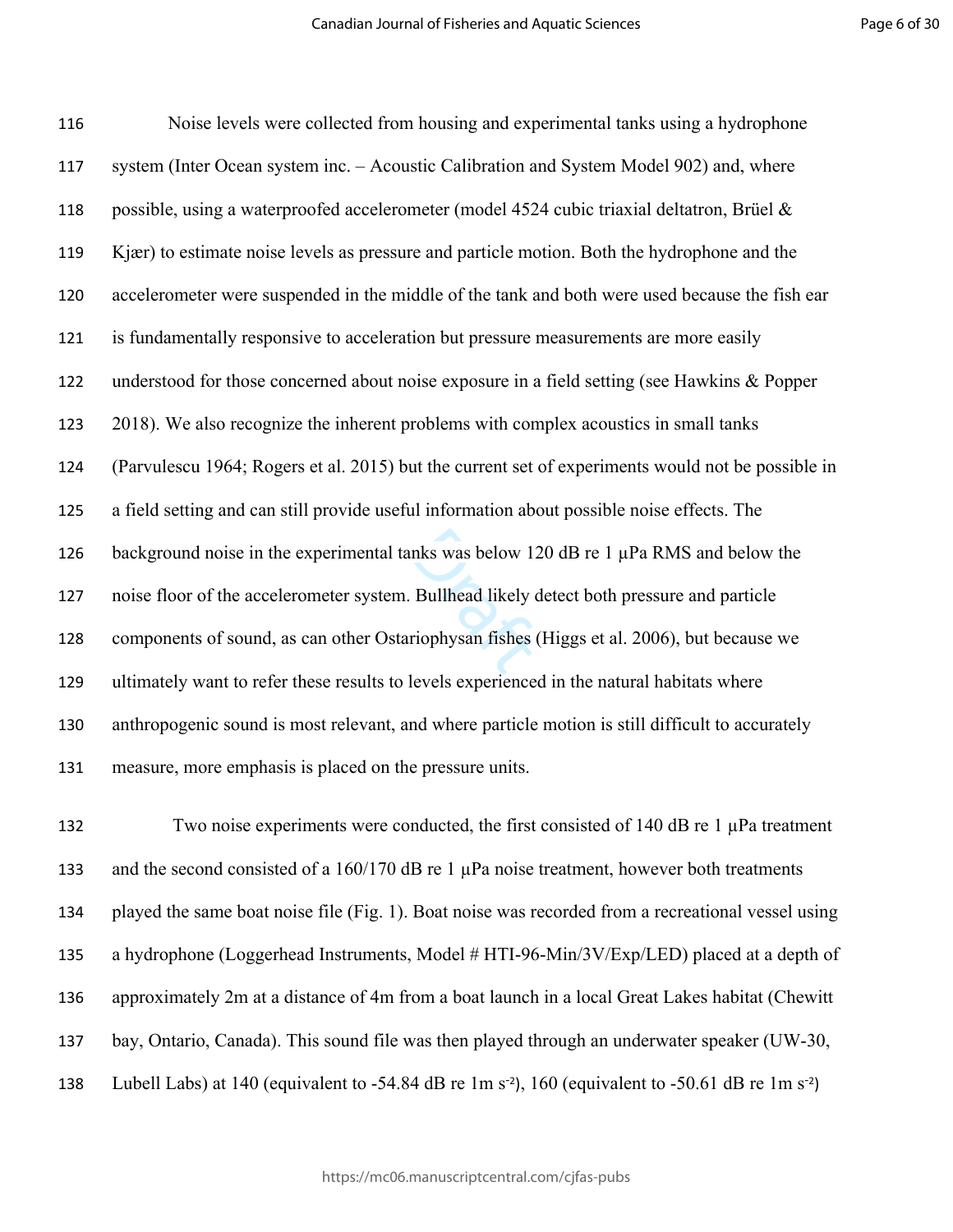139 and 170 dB re  $1\mu$  Pa (equivalent to -46.55 dB re  $1\text{m s}^{-2}$ ) (all sound levels are in RMS; Fig. 1). Only one recording was chosen to standardize the exposure across treatments so we do not expect these results to necessarily reflect all boat recordings possible (see Slabbekoorn & Bouton 2008).

 The experimental setup included an underwater speaker (Electro-Voice UW-30), connected to an amplifier (Scosche SA300), a 12 Volt PBS car battery for power and an mp3 player to play the noise (Sony Walkman NWZ-E464). The speaker was placed in the middle of the tank and background noise was quantified using a hydrophone which measured decibel levels 147 at 8 locations and two depths in the tank, and reliably ranged from 116-122 dB re 1µPa.

el experiment, six<br>from housing tar<br>com equipped with<br>in each tank. Dure 148 During the 140 dB re 1 uPa level experiment, six individual bullhead (total n=60), similar in size, were randomly collected from housing tanks and added into separate plastic experimental tanks (55 liters) in a dark room equipped with red light, a PVC shelter, an underwater speaker and single air stone in each tank. During the high intensity noise experiment (160/170 dB re 1 µPa), three fish (total n=24) similar in size were added into one plastic experimental tank, with the same set-up as the lower intensity experiment, however equipped with three PVC tubes so each fish could have an individual shelter (Fig. 2).

*Behavioural Assays:* 

156 During the first experiment (140 dB re  $1\mu$  Pa level noise exposure) (n=60), six bullhead were given an acclimation time of one hour after which a baseline control treatment took place for four hours followed by a four-hour noise treatment (Fig. 3a). There were two separate controls for this experiment, a "baseline control" and a "non-treatment control". The baseline control took place after the acclimation period but before the noise was played (Fig. 3A), while the non-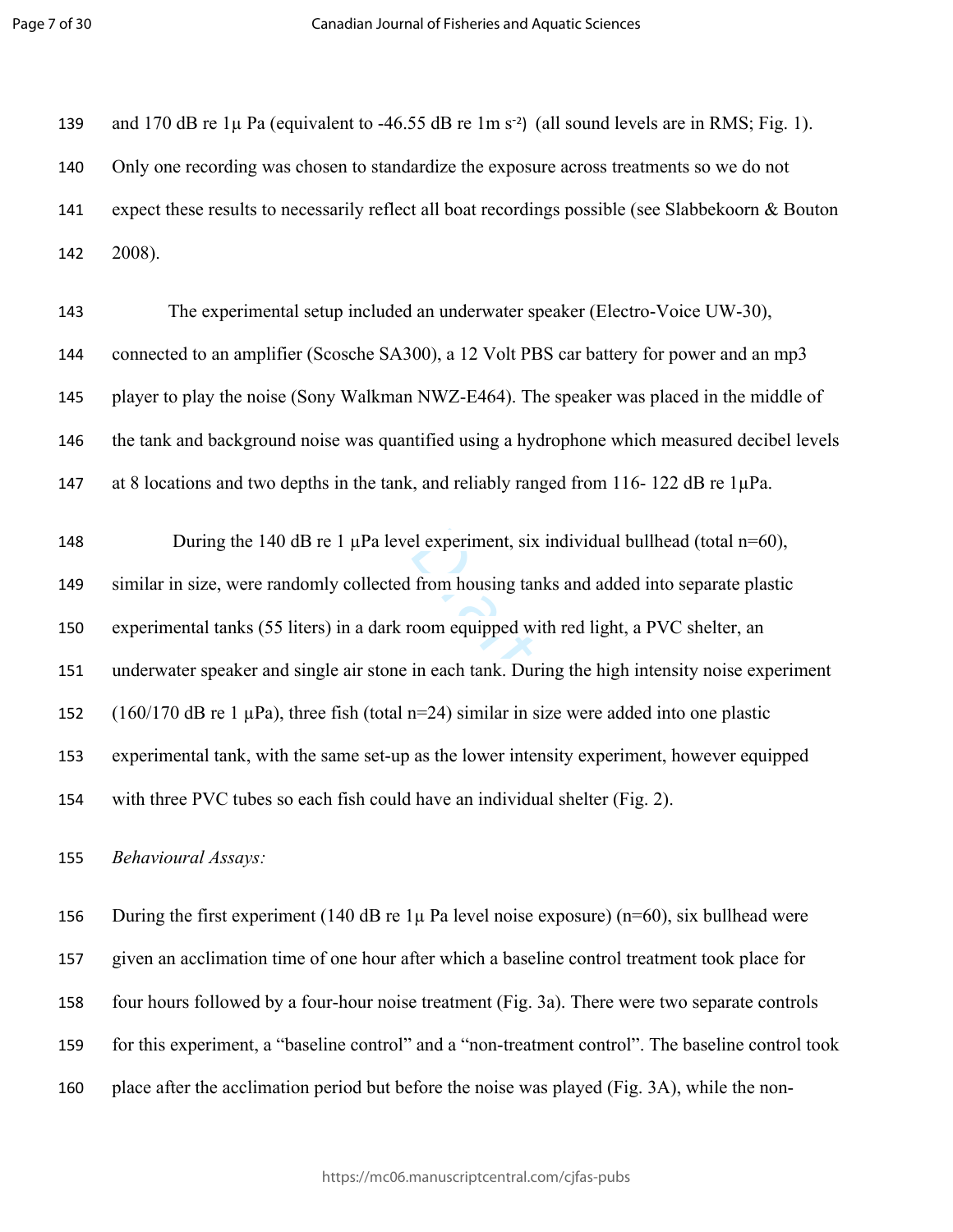$P$  acute not<br>bullhead were pl<br>formed in the lov treatment control replicated entire experimental conditions without the presence of noise (Fig. 3). To quantify a change in behaviour, experiments were recorded using a GoPro Hero3+ (Go Pro). Sheltering and general swimming behaviours were analyzed and compared during the last hour of both the baseline control and noise treatments. We quantified a sheltering response when the fish were residing in Polyvinyl chloride (PVC) tubing (one tube in each tank) and activity levels were quantified as a measure of time spent swimming throughout the videos. Activity and sheltering accounted for the total behaviours observed during the experiment. Based on the results from 140 dB re 1µ Pa we decided to perform a second experiment to observe the impacts of higher noise levels on bullhead (160 dB re 1µ Pa and 170 dB re 1µ Pa). 170 During the second experiment black bullhead ( $n=24$ ) were exposed to either 160 or 170 dB re 1 $\mu$  Pa of boat noise for either one hour (short period acute noise exposure) or twenty-four hours (long-term acute noise exposure). Three bullhead were placed in the experiment tank (as opposed to six bullhead in individual tanks as performed in the lower intensity experiment) and allowed to acclimate for one hour before noise treatment (at either 160 or 170 dB re 1µ Pa) began. Two separate controls (baseline and non-treatment) were also implemented for this experiment. During short period noise exposure (1 hr), fish acclimated for one hour, after which a one-hour baseline control treatment began followed by one hour of boat noise (at either 160 or 170 dB re 178 1 $\mu$  Pa) (Fig. 3b). During the long-term noise exposure (24 hr), fish were also allowed to acclimate for one hour, followed by a one-hour baseline control treatment and then 24 hours of boat noise (at either 160 or 170 dB re 1µ Pa) (Fig. 3c). To keep consistency in behavioural videos, we recorded the fishes' behaviour during the last hour of the long-term noise experiment. There were two experimental replicates (n=6) for both short and long-term acute exposure experiments, at both 160 and 170 dB re 1µPa, totalling 24 fish (Fig. 3c). We quantified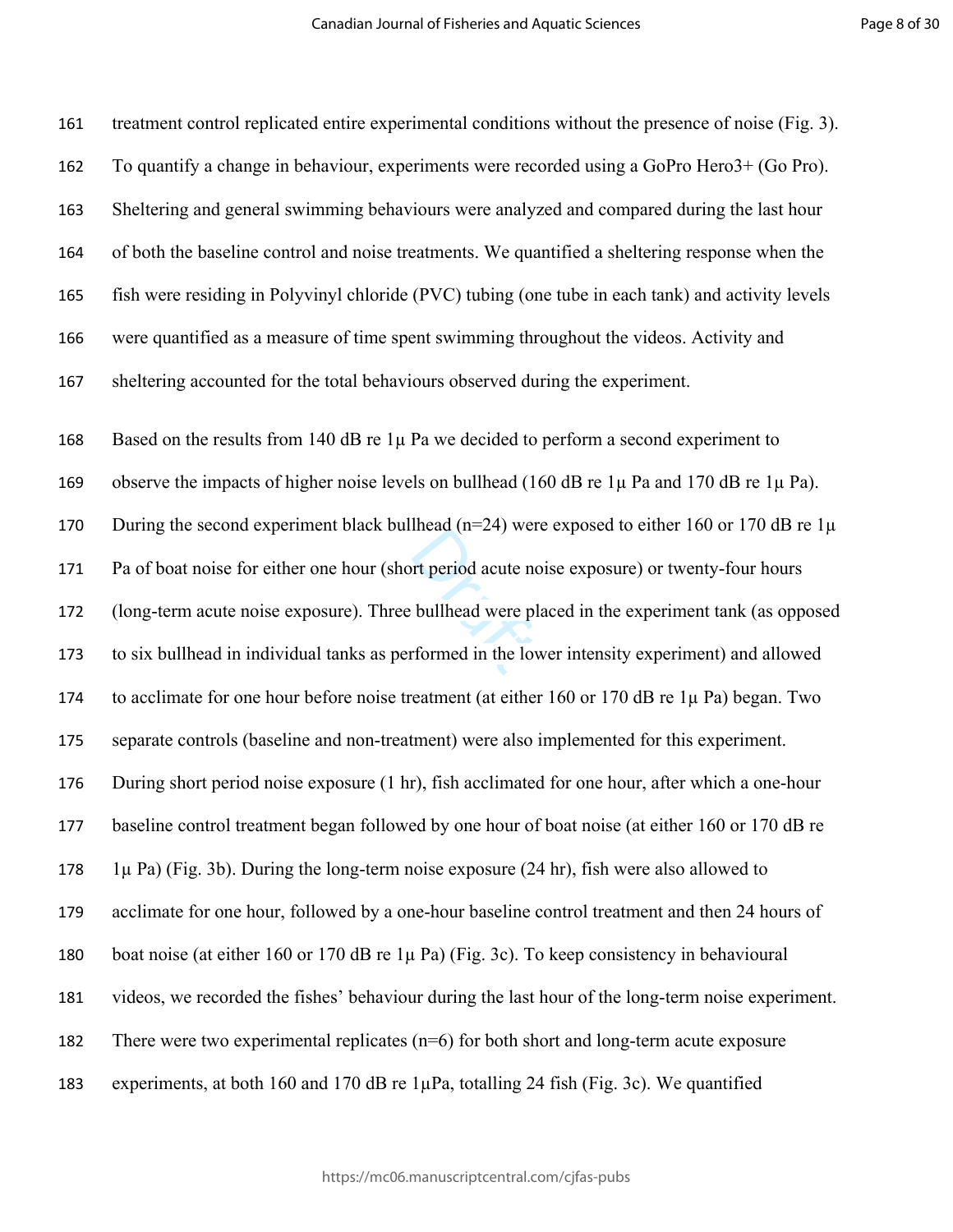sheltering response and activity levels using the same methods presented in experiment 1. Noise experiments started at approximately the same time each day to avoid diurnal differences in behaviour

*Physiological Assays:*

Exemently extracted<br>
Extermined using a<br>
bany, Ann Arbor,<br>
avs. a pool of bla At the end of each experiment, bullhead were anaesthetized using 2-phenoxy ethanol (SIGMA- ALDRICH Product #: 1 mL of 2-phenoxy ethanol per 2 L of water) and each tail was removed within two minutes so that blood from the caudal artery could be collected using a heparanized capillary vial. Once blood was collected, the fish were decapitated and heads fully submerged in paraformaldehyde (4%) for preservation before further dissection of ears. Plasma was isolated via centrifugation and cortisol was subsequently extracted from the plasma using a standard ELISA protocol. Cortisol levels were determined using a commercially-available enzyme immunoassay (Cayman Chemical Company, Ann Arbor, MI) with assays performed according to kit instructions. Before beginning assays, a pool of black bullhead plasma was assayed both raw and after dichloromethane extraction. Serial dilutions of both were found to be parallel to the standard curve. As extracted samples showed reduced values due to recovery losses and raw plasma showed no indication of interference, samples were run on raw plasma without extraction. To ensure sample cortisol values fell within the kit detection range, bullhead samples were assayed at 1:20 dilution (10uL of plasma and 190uL of assay buffer). Sample concentrations were determined using an 8 point standard curve run in duplicate on each assay plate. Standards ranged in concentration from 4000pg/mL to 6.6pg/mL while the minimum detection limit of the assay is 35pg/mL. At the end of incubation, the absorbance values for each well were measured at 412nm using a BioTek Synergy H1 plate reader. All samples were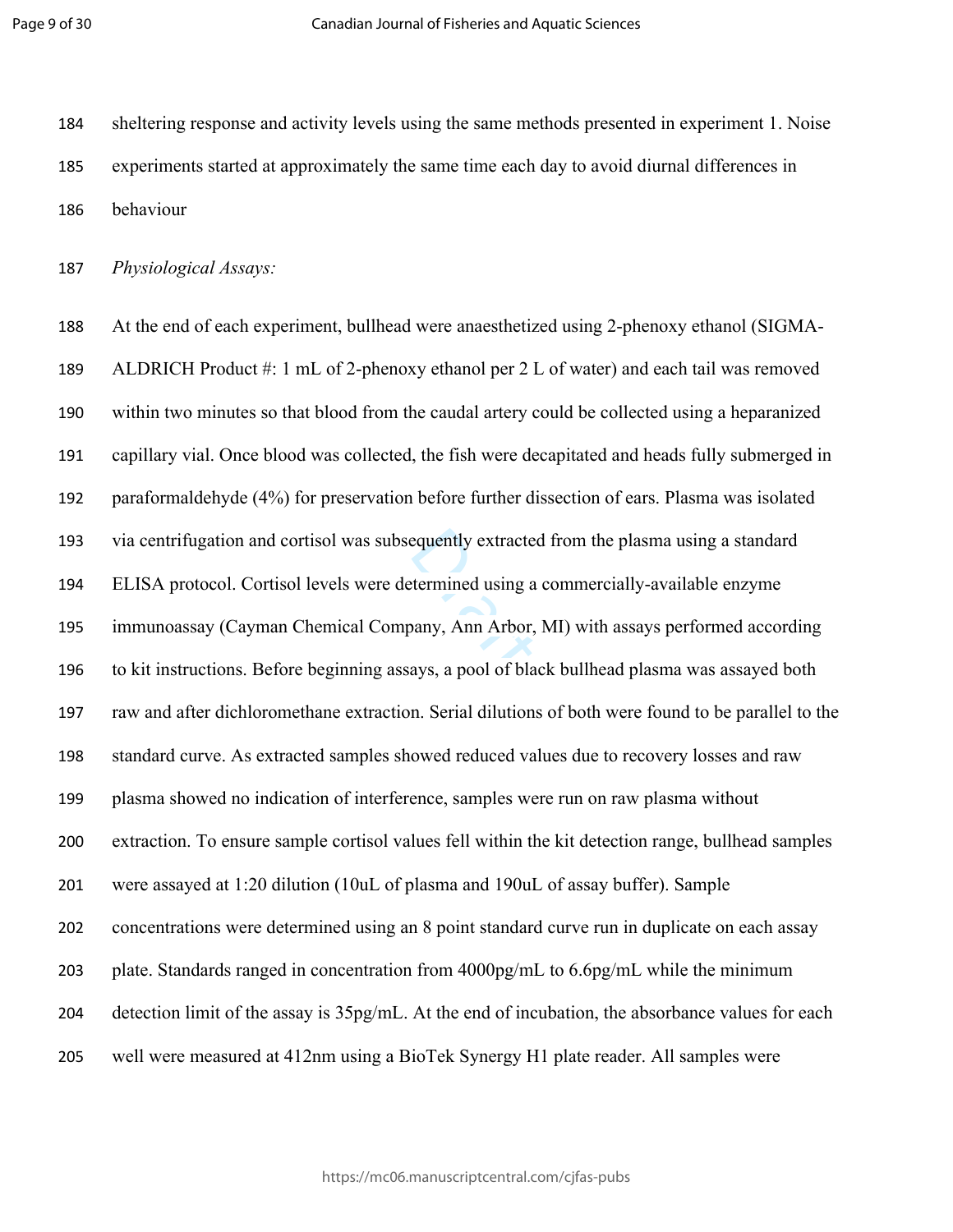assayed across 7 plates yielding an inter-assay variation of 19.96% and intra-assay variation of 5.3% for bullhead.

*Ciliary Bundle Counts:* 

(4%) until stained with 12.5  $\mu$ l of fluorescent green phalloidin mixed with 200  $\mu$ l of phosphate<br>216 buffer (Higgs et al. 2002). Once saccules were properly stained, ciliary bundles of hair cells we<br>217 visualized thr The catfish saccule is an irregular structure, twice the length of the lagena with rounded anterior/posterior ends (Jenkins 1977), the saccule location in bullhead was determined based on the schematic depicted in Jenkins (1977) (Fig. 4c). Saccules were dissected (using a Leica L2 10445930 dissecting scope) from 1 of every 6 bullhead ears randomly selected from the low intensity noise experiment (total n=6 ), and 1 of every 3 bullhead from the high intensity noise experiment (total n=8 ). After saccules were collected, they were preserved in paraformaldehyde buffer (Higgs et al. 2002). Once saccules were properly stained, ciliary bundles of hair cells were visualized through images collected from a Leica microscope, (Leica DM IRB inverted fluorescence microscope, Las A.F. 4.5). As there are thousands of ciliary bundles of hair cells present along the saccular epithelium (Higgs et al. 2003), ciliary bundles were counted in three regions along the anterior, middle and posterior saccule using a magnified view of the epithelium. Images were imported into Adobe Photoshop (V3.0; Adobe Systems) to create 3 222 identical boxes of 225  $\mu$ m<sup>2</sup> cm in size (in magnified view) representing 19% of the total saccular area (Higgs et al. 2003) (Fig. 4). Ciliary bundles within each box were then counted using Image J software (NIH) (Fig. 4). Hair cell damage was characterized as a difference in absolute number of ciliary bundles between fish exposed to noise and control fish. Comparisons in ciliary bundles of hair cell number were made between bullhead in the no-treatment control and sound exposure experiments.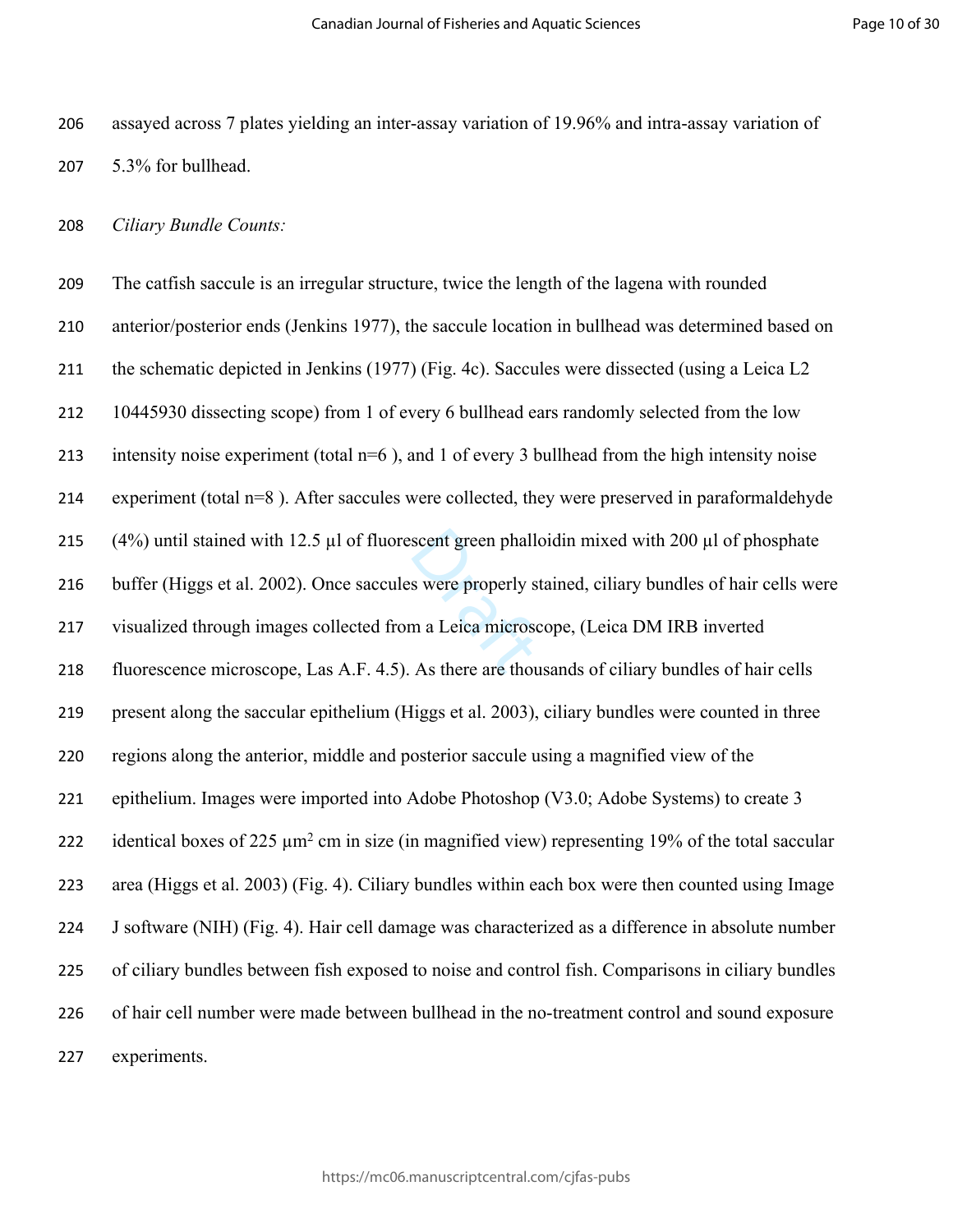#### *Statistical Analyses*

experiment were<br>experiment were Both controls (baseline and no- noise treatment) in the two experiments yielded similar behavioural results, therefore for the purposes of this study, statistics are only reported for comparisons between the baseline control and noise exposure treatments. There was no difference in activity levels between the acclimation period and the no-noise control period, thus time of residence in the tank was accounted for. Once data were collected, a one-way analysis of variance (ANOVA), designating fish ID as a random factor, was performed using SPSS (IBM, 2014) to analyze behavioural differences of black bullhead when exposed to noise. Ciliary bundle data were analyzed using an independent sample t-test between no-noise controls and noise exposures, designating hair cell position as a random factor. To examine differences in cortisol levels, data were log-transformed (as cortisol data were not normally distributed) and an ANOVA was performed on differences between no-noise control animals and noise exposed animals. The dependent variables in this experiment were: behavioural markers (activity/sheltering response), cortisol levels and ciliary bundle count. The fixed factor in the low 242 intensity treatment consisted of sound exposure (no-noise control or dB re  $1\mu$ Pa), 243 During the second high-intensity noise experiment (160 and 170 dB re 1  $\mu$ Pa), a one-way

ANOVA was also used to examine behavioural differences of bullhead during baseline control

and noise treatments. We used a Tukey-post hoc test to further investigate where differences

were present. Cortisol data were log transformed and analyzed using an ANOVA and ciliary

bundle data were compared using an independent sample t-test. The dependent variables in the

- high intensity treatment were: activity/sheltering, cortisol levels and ciliary bundle counts,
- 249 however the fixed factor consisted of sound exposure (control or 160 or 170 dB re 1µPa) and
- time of exposure (short and long period acute exposure).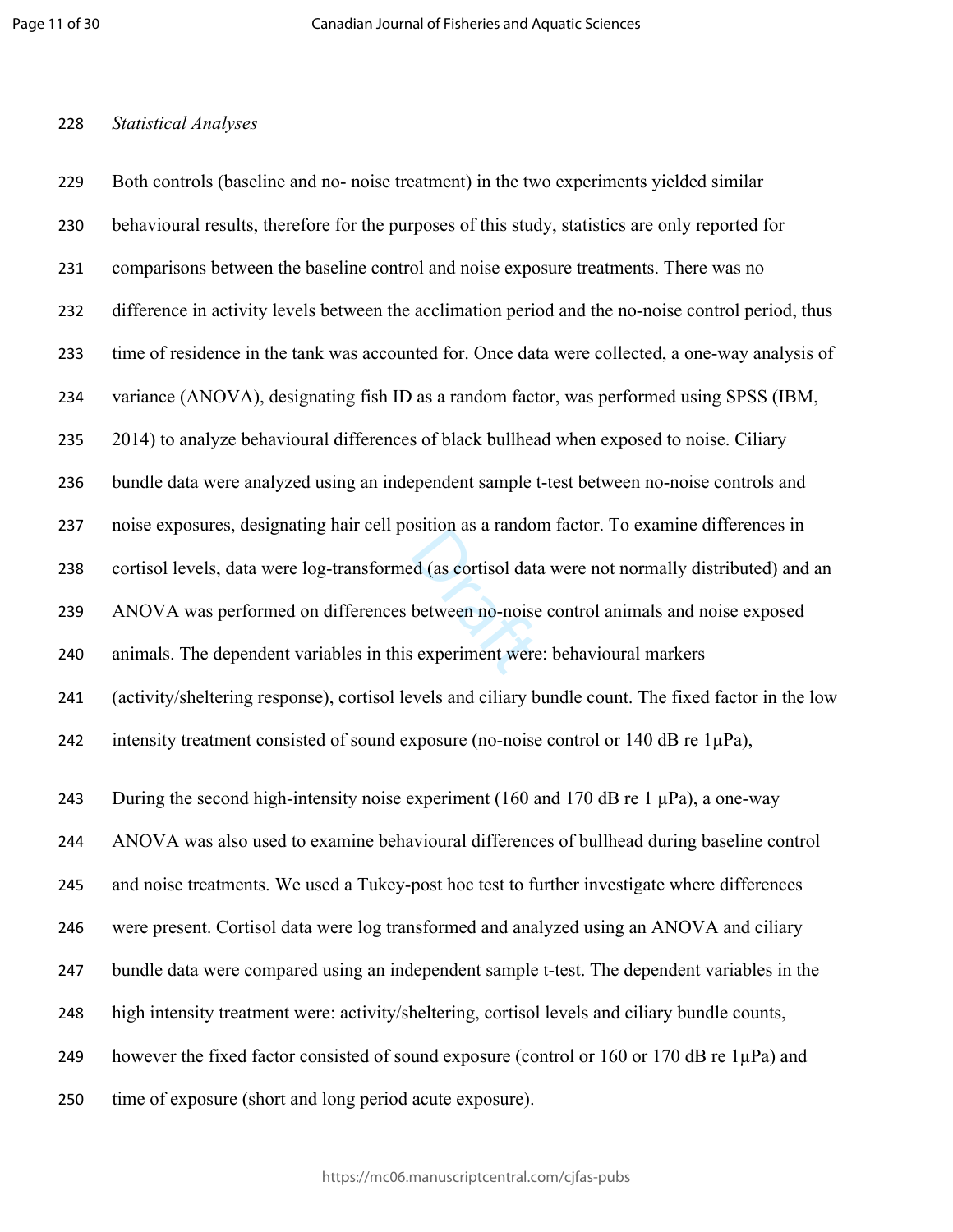#### 251 **Results:**

252 When exposed to 140 dB re 1  $\mu$ Pa boat noise bullhead exhibited significant changes in 253 behavioural characteristics. Activity levels decreased from 2.63 to 0.97 (+/- 0.43 SEM) minutes 254 per hour when fish were exposed to boat noise played at 140 dB re  $1 \mu Pa$  (F<sub>15</sub>=8.4, *p*=0.034; Fig. 255 5a). Sheltering behaviour increased from 21.37 to 24.27 (+/- 1.21913 SEM) minutes per hour 256 when fish were exposed to noise  $(F_{1,5}=8.6, p=0.033;$  Fig. 5b). There was no significant difference 257 in cortisol levels relative to resting levels  $(F_{8,50} = 4.2, p=0.184; Fig. 5c)$  exposed to 140 dB re  $258$  1 $\mu$ Pa for four hours. When comparing ciliary bundle data in the control and noise treatment 259 during the 140 dB re 1 $\mu$  Pa noise exposure there was no significant difference in counts ( $t_6$ = 260 0.78, *p*=0.902; Fig. 5d).

 $\mu$  Pa noise exposu<br>xperiment (1 hou 261 During the 160 and 170 dB re  $1\mu$  Pa noise exposure treatments, differences were present 262 within the short period acute exposure experiment (1 hour) for both activity and sheltering. 263 Activity levels significantly decreased from 21.69 to 1.97 ( $+/-1.0$  SEM) minutes per hour during 264 160 dB re 1 $\mu$  Pa exposure and from 21.69 to 8.90 (+/-1.0 SEM) minutes at 170 dB re 1 $\mu$ Pa (F<sub>2,12</sub>) 265 = 32.987,  $p<0.001$ ; Fig. 6a). Sheltering behaviour significantly increased from 27.13 to 57.70 266 (+/- 0.80509 SEM) minutes during 160 dB re 1µ Pa and from 27.13 to 50.70 (+/- 1.85 SEM) 267 minutes per hour during 170 dB re 1 $\mu$  Pa when bullhead were exposed to noise (F<sub>2,12</sub> = 11.236, 268 *p*<0.001; Fig. 6b). During the long period acute exposure (24 hour) there were differences in 269 both activity and sheltering behaviours. Overall, activity levels significantly decreased from 2.51 270 to 0 ( $+/-$  0.034 SEM) minutes per hour at 160 dB re  $1\mu$  Pa treatment and increased from 2.51 to 271 8.36 (+/- 1.0 SEM) minutes at 170 dB re 1µ Pa, (F2,12 =9.989, *p*=0.002; Fig. 6a). Post-hoc tests 272 demonstrated significant differences in activity levels between the control treatment and 170 dB 273 re 1 $\mu$ Pa of noise ( $p=0.020$ ) and between 160 and 170 dB re 1 $\mu$ Pa ( $p=0.002$ ), indicating that fish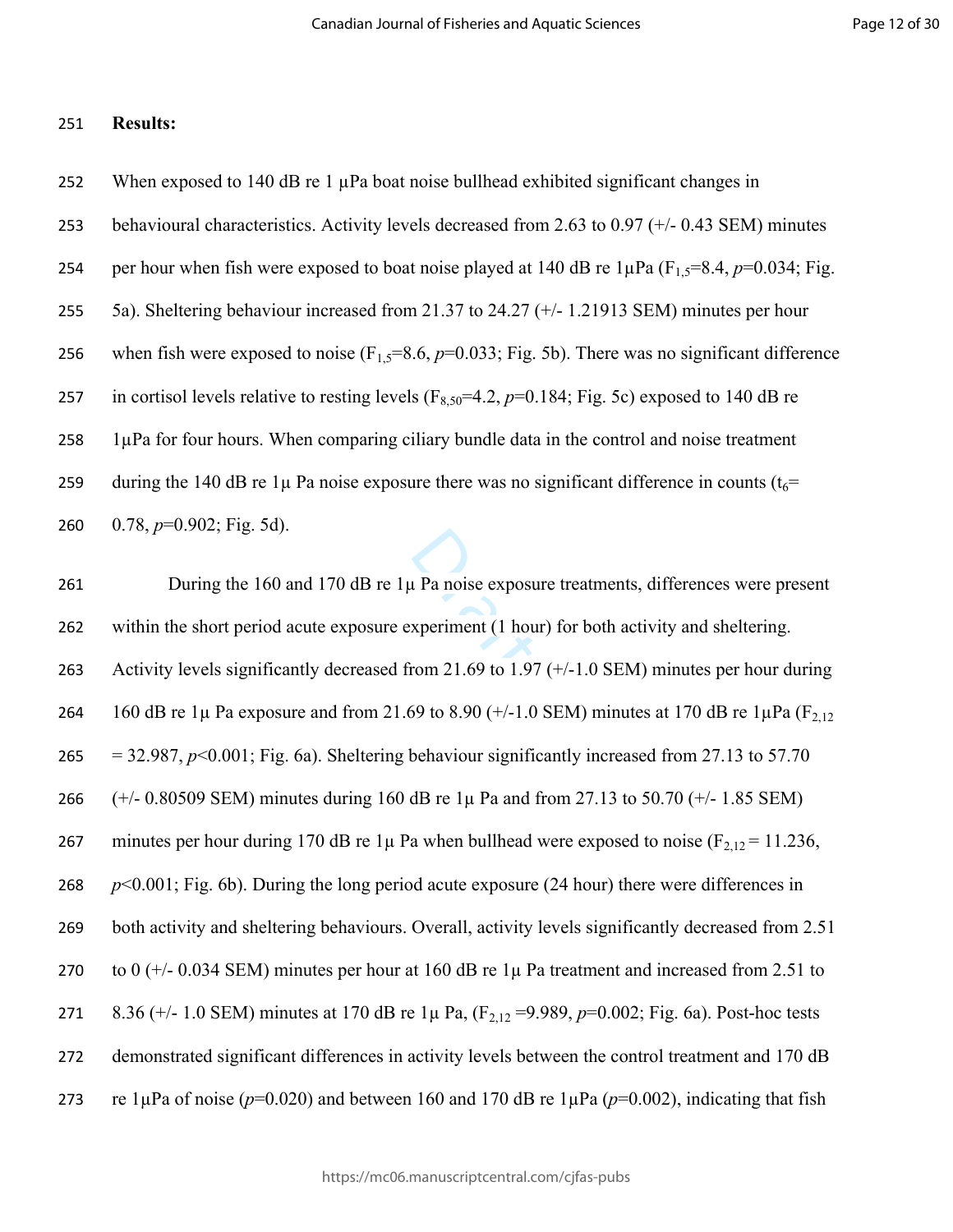6c). Post-hoc ana<br>ontrol experimen<br>i; and between the 274 were more active during longer (24 hour) exposure of 170 dB re 1µPa compared to the control 275 treatment. However, there was no significant difference in activity levels between the control and 276 160 dB re 1 $\mu$ Pa treatment ( $p=0.442$ ). Sheltering behaviour differed overall when bullhead were 277 exposed to noise  $(F_{2,12} = 10.799, p = 0.001; Fig. 6b)$ . Post-hoc tests indicated a non-significant 278 difference in sheltering between the control treatment and 170 dB re  $1\mu$ Pa ( $p=0.072$ ) of noise 279 and also between control treatment and 160 dB re 1µPa (*p*=0.095). However, bullhead sheltered 280 more at 160 dB re 1µPa (60 minutes per hour) compared to 170 dB re 1µPa (50 minutes per 281 hour) (*p*=0.001). During acute exposure of both noise levels of 160 and 170 dB re 1µPa, bullhead 282 did not exhibit a change in cortisol levels compared to the control  $(F_{2,14} = 1.305, p=0.302;$  Fig. 283 6c). Cortisol data collected during the chronic noise treatment uncovered no significant 284 differences  $(F_{2,15} = 3.268, p=0.066;$  Fig. 6c). Post-hoc analyses revealed no significant difference 285 between cortisol levels in the no-noise control experiment compared to 160 dB re  $1\mu$ Pa 286  $(p=0.147)$  and 170 dB re1 $\mu$ Pa ( $p=0.992$ ); and between the no-noise control and 170 dB re 1 $\mu$ Pa 287  $(p=0.075)$ .

 There was a significant effect of 160 and 170 dB re1µPa noise exposure on ciliary bundle 289 number  $(F_{2,30} = 18.458, p \le 0.001;$  Fig. 6d), resulting in fewer ciliary bundles present in noise treatments than no-noise controls. Post-hoc tests further uncovered a significant difference in ciliary bundles of hair cells when comparing the no-noise control and 170 dB re 1µPa treatment (*p*<0.001) during short term acute exposure. During long term exposure of noise, post-hoc analyses determined a significant difference in ciliary bundle number between the control and 294 170 dB re1 $\mu$ Pa ( $p$ <0.001),160 vs 170 dB re 1 $\mu$ Pa ( $p$ =0.001), however there was not a significant difference between the no-noise control and 160 dB re 1µPa *(p*=0.062) (Fig. 6d). There was no significant difference in the number of ciliary bundles present in each box placed along the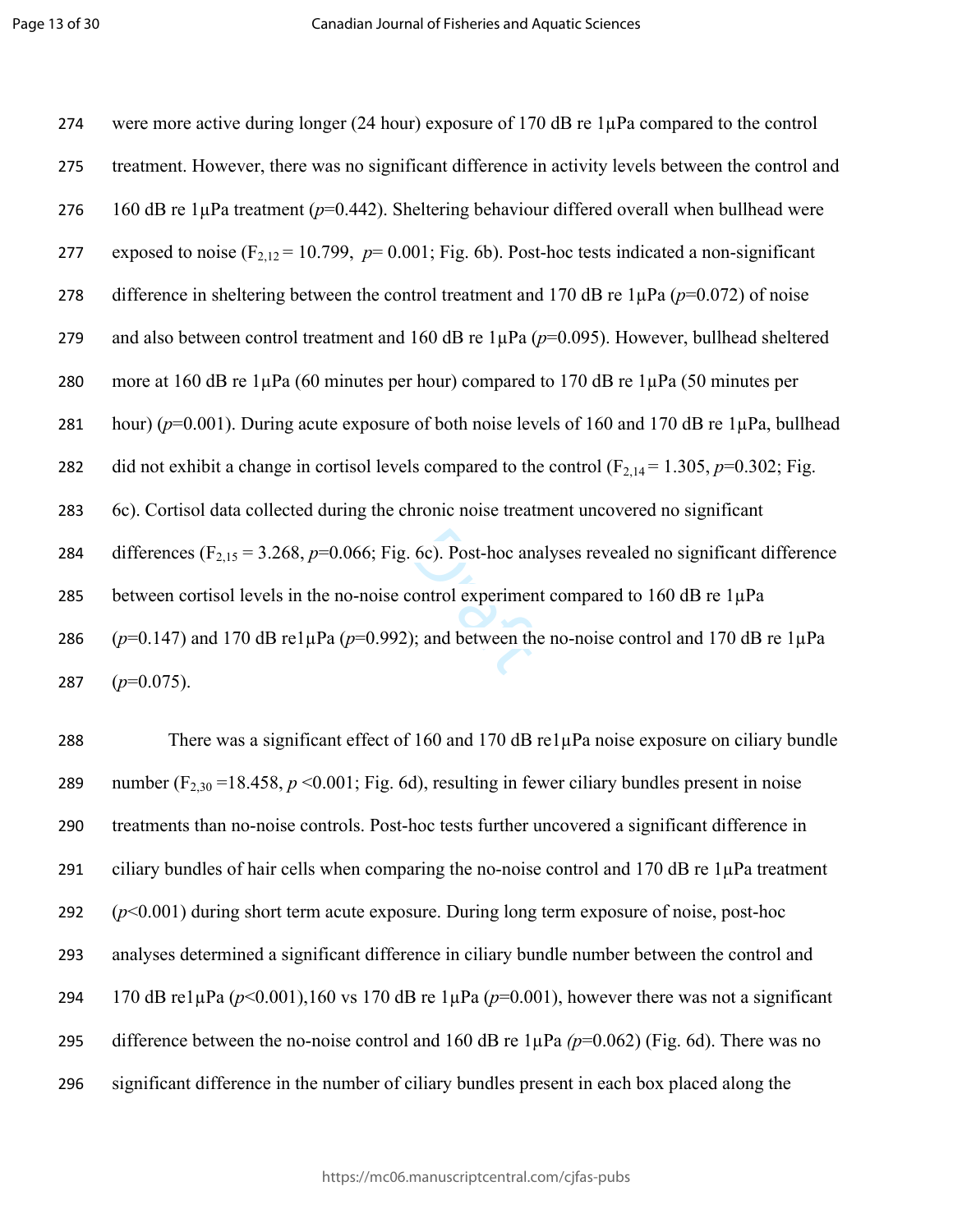saccular epithelium in both control and exposed ears (*p*=0.0727), showing no regional effects of sound exposure on hair cell damage (Fig. 4).

#### **Discussion**

d's population (1)<br>e dedicated to be<br>ritical habitats. Anthropogenic noise caused a change in behavioural characteristics and ciliary bundles in black bullhead. Bullhead exhibited an increase in sheltering behaviour and a decrease in activity levels even when exposed to 140 dB re1µPa and had fewer ciliary bundles when exposed to 170 dB re1µPa during both short and long period acute exposure. Noise pollution research is not commonly studied in freshwater environments (Mickle & Higgs 2017), even though these environments are species rich and important economically and recreationally as we rely on fish as a major source of protein for the world's population (16%) (Tidwell & Allan 2001). As such, we would suggest that more resources be dedicated to better understanding possible fitness effects of anthropogenic noise in these critical habitats.

#### *Behavioural Responses*

310 The decreased activity patterns demonstrated by bullhead when exposed to 140 dB re 1µPa suggest this level of anthropogenic noise impacts behavioural responses which can be a precursor to a physiological stress response (Eriksson & Van veen 1980; Valdimarrson & Metcalfe 1998). Contrary to some literature (Smyly 1957; Lelek 1987), bullhead are not normally sedentary in nature, but instead are mobile (usually under dark conditions) to detect prey species and find suitable spawning habitats (Eriksson & Van veen 1980; Knaepkens et al. 2004). Research has indicated that fish can often exhibit avoidance behaviours (Ona & Godø 1990; Fewtrell & McCauley 2012) in response to noise; however, due to constraints of tank size, we used activity levels to indicate a change in behavioural characteristics. McLaughlin and Kunc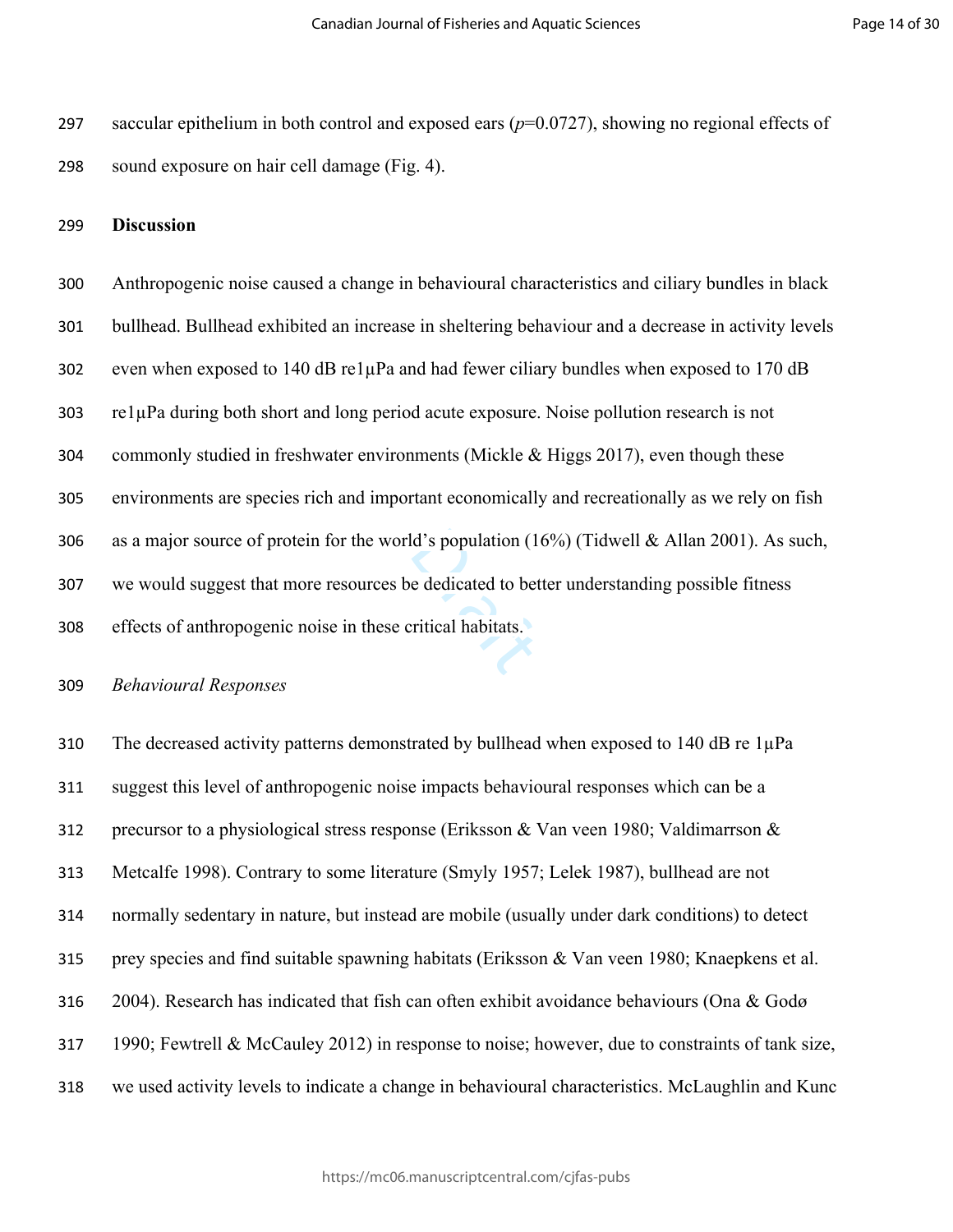(2015) examined the behavioural impacts of boat noise on the convict cichlid (*Amatitlania nigrofsciata*) and found that although the presence of a boat noise increased time spent sheltering and decreased spent time foraging, it did not alter their overall activity level. Activity effects in bullhead may be due to the enhanced hearing capability of bullhead and suggests caution in extrapolating effects between species with different hearing abilities.

#### *Physiological Responses*

marker of cortisol level. This apparent discrepancy can be explained by the principle that animals<br>
329 first respond to stress through a behavioural mechanism (Dawkins 2003; Moberg & Mench<br>
330 2005). It is also possible Cortisol levels were used as a measure of physiological stress when fish were exposed to noise (Donaldson 1981; Wysocki et al. 2006; Barcellos et al. 2007). While our behavioural results suggested that fish were showing a stress response, this was not indicated by the physiological first respond to stress through a behavioural mechanism (Dawkins 2003; Moberg & Mench 2005). It is also possible that there was no clear pattern associated with cortisol data due to sampling at the end of the experiment. If bullhead exhibited a spike in cortisol at the beginning of the experiment when fish were first introduced to the noise, it is possible cortisol levels returned to baseline levels after a certain amount of time had passed. Thus, our findings do not suggest that bullhead do not exhibit signs of physiological stress, to confirm this, more stress markers such as: glucose, lactate, cardiac output and changes in oxidative stress or immune response could be measured (Graham & Cooke 2008; Dantzer et al. 2014). Finally, physiological responses are highly context specific and can be modified by a number of intrinsic and extrinsic factors (Madliger & Love 2014). As a result, physiological stress and changes in growth and condition may only be apparent after longer time periods or repeated exposures to noise stressors, and the extent of these responses may be different during different life history stages (Dantzer et al. 2014; Shannon et al. 2016).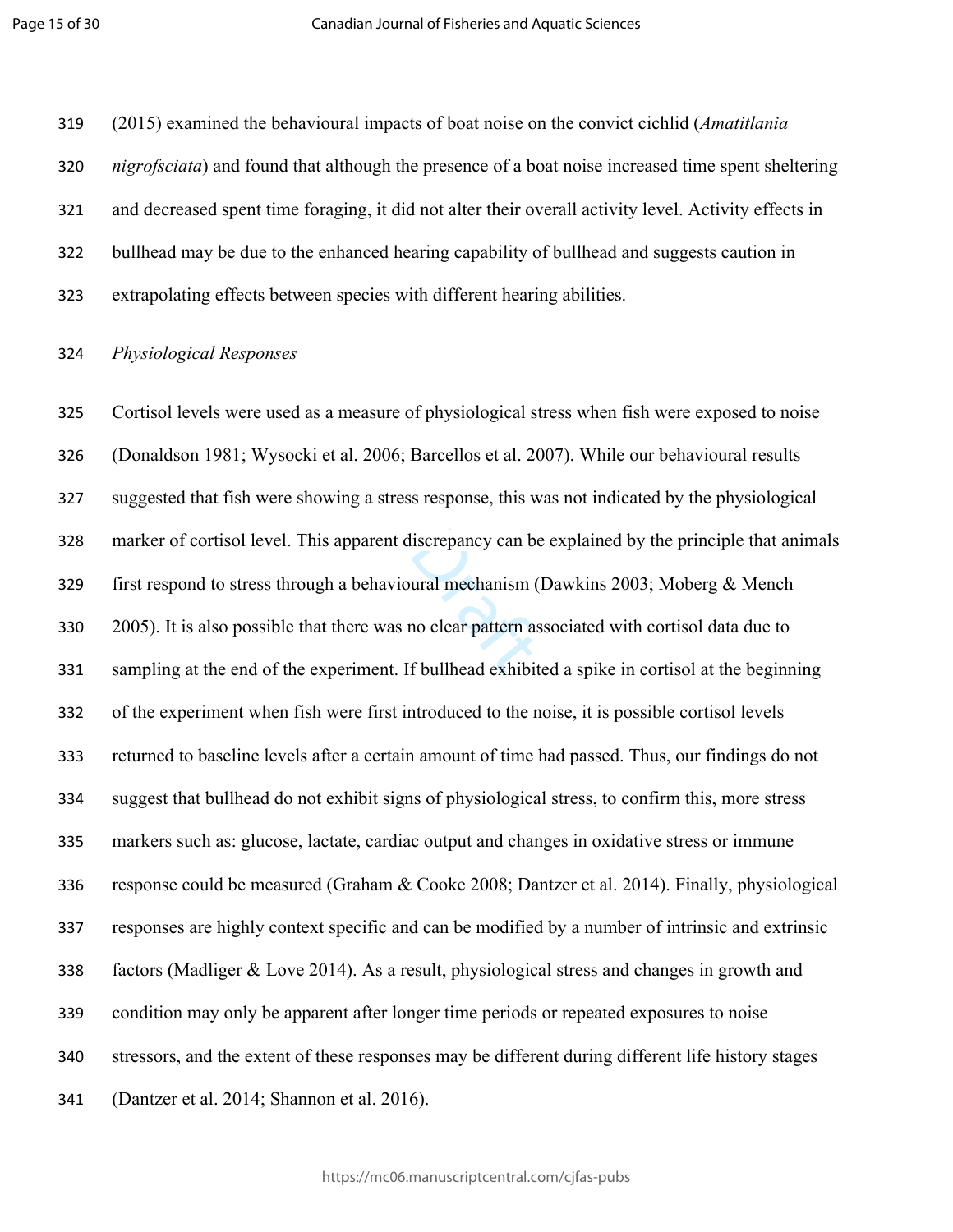#### *Ciliary Bundle Data*

2. m away (Arvescherchant Sinps projectors):<br>reach up to noise<br>d from the propel 343 Based on results obtained from the first noise treatment of 140 dB re 1  $\mu$ Pa, we decided to expose bullhead to both short and long term acute periods of 160 and 170 dB re 1µPa to determine what the impacts were at these higher noise levels. As fish were being housed in communal tanks, we changed the experimental design during the higher intensity noise treatment to more accurately represent normal housing conditions and reduce stress in the chronic treatments that necessitated holding fish for longer time. Therefore, we had 3 fish in an experimental tank as opposed to 1 fish in 6 separate tanks. The boat noise played to the bullhead at these higher noise levels is still ecologically relevant — small boats generally produce noise ranging from 140-167 dB re 1µPa and merchant ships produce noise ranging from 178-192 dB re 352 1µPa up to an approximate distance of 2 m away (Arveson & Vendittis 2000; Amoser et al. 2004). Cargo ships have been shown to reach up to noise levels of 212 dB re 1µPa at 1 m away, this level can create shock waves emitted from the propeller (Arveson & Vendittis 2000). During long term acute exposure, fish were less active at 160 dB re 1µPa but were more active during 170 dB re 1µPa when compared to the control. These behavioural effects may be attributed to the ciliary bundle data; if there is a decrease in ciliary bundles of hair cells after both short and long term acute stressors of noise played at 170 dB re 1µPa, bullhead hearing sensitivity will likely decrease (Smith et al. 2003) so they may no longer perceive the noise to be as loud and therefore stressful. If fish are no longer sensitive to the noise it is likely they will no longer exhibit signs of stress, explaining why bullhead exposed to 170 dB re 1µPa for 24 hours did not exhibit a change in cortisol levels and were more active during this treatment, even relative to the controls which still had background noise present in the holding conditions.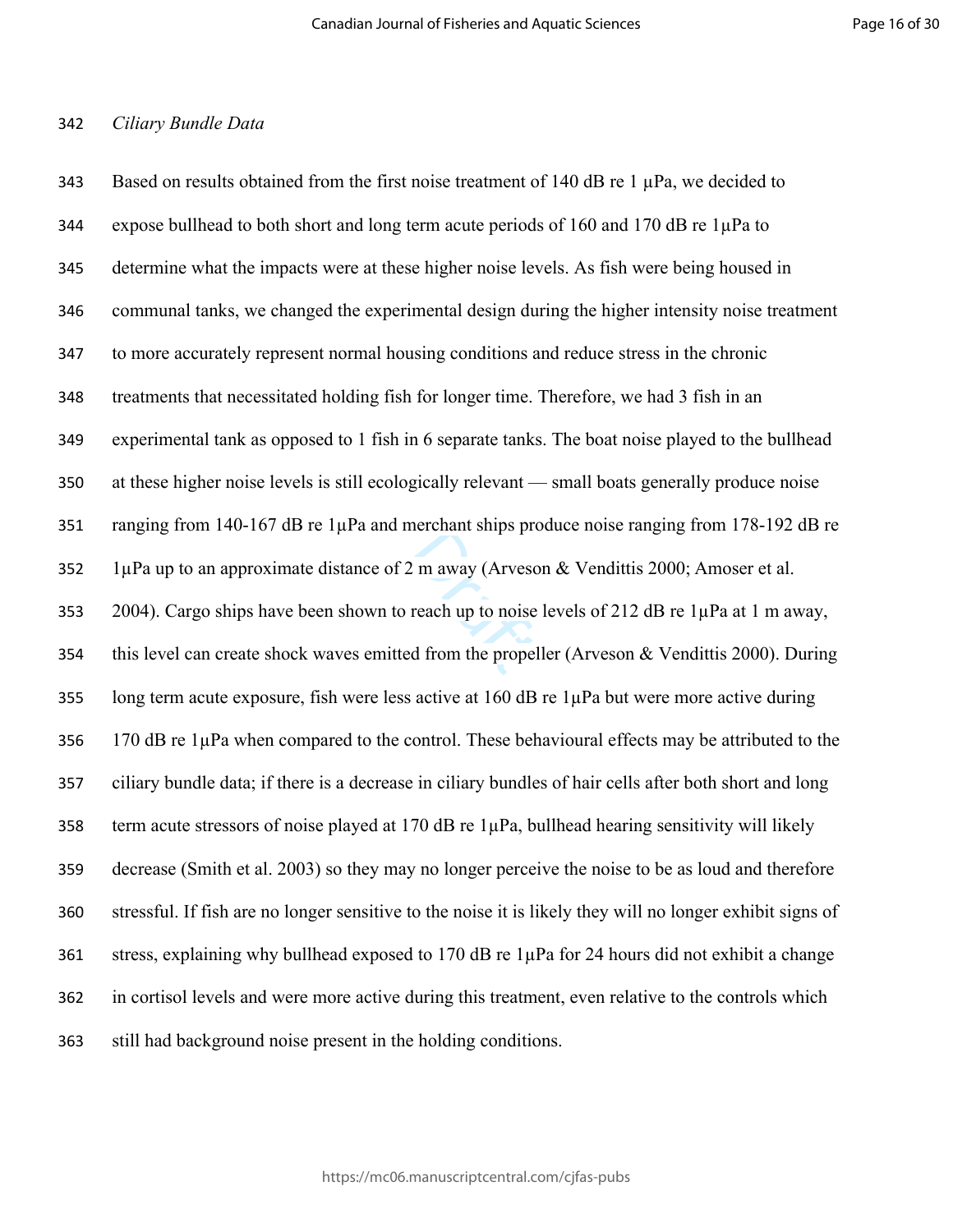Higgs and colleagues (2002) looked at regional differences in hair cell density along 14 regions of the saccular epithelium of zebrafish and only found density differences at the caudal end of 366 the epithelium. Smith and colleagues (2003) counted hair cells along 4 locations (2500  $\mu$ m<sup>2</sup> size boxes) along the saccular macula in goldfish, therefore, we focused on hair cell number along three locations of the bullhead saccule. We found no significant regional differences in both the controls and exposed ears. Previous research suggest topographic frequency dependent loss of hair cells in fish (Furukawa & Ishii 1967), however our boat noise file featured a broad spectral range (100-10,000 Hz), limiting the topographic effect of frequency specific hair cell damage.

#### *Future Considerations*

alyzing the currer<br>
ch can cause varia<br>
ley & Leatherland<br>
approximately the There are a few considerations when analyzing the current data. First, some fish have higher baseline cortisol levels than others, which can cause variability in results. Second, cortisol levels 375 fluctuate seasonally and diurnally (Laidley  $&$  Leatherland 1988); to avoid this confounding variable, all experiments were started at approximately the same time each day, over the period of three months. Due to the capture of live fish, we had a large size range in bullhead, however the fish were non-reproductive (fish were dissected to visualize presence of gonads) to avoid the impacts reproduction could have on behaviour. As we did not test other sources of noise, we cannot definitively say fish are responding to the boat noise specifically, however, we can conclude that bullhead display behavioural changes and fewer ciliary bundles when exposed to noise. As our research includes intensities of noise at 160 and 170 dB re 1µPa, we need to determine the frequency of these noise levels in fishes environment. Most research involving soundscape data is carried out in marine environments (McWilliam & Hawkins 2013; Staaterman et al. 2014; Erbe et al. 2015) but the data that do exist for freshwater (e.g. Amoser et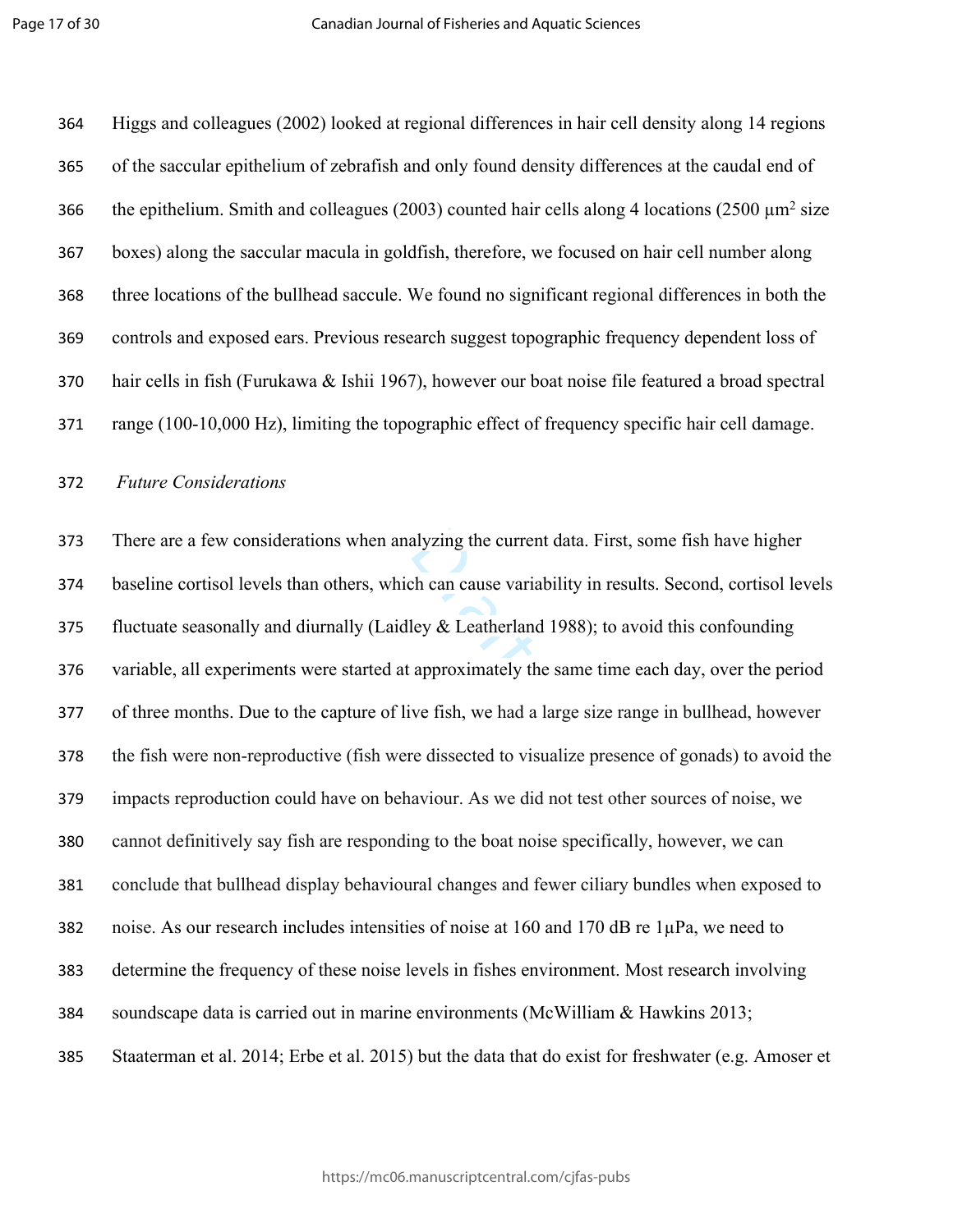al. 2004; Graham & Cooke 2008) do indicate that anthropogenic noise levels in freshwater

ecosystems often exceed those used here..

r endangered fish<br>nannon et al. 20<br>ronments (Mickl Possible next steps for future study would be to measure sound levels in local areas across areas such as the Great Lakes impacted by boat noise to determine the source, timing and duration of noise levels. Further research is also needed to determine boat noise impacts on freshwater fish with general hearing capabilities. Another component to consider is that the fish were kept in captivity and could not escape, therefore in the wild fish may simply leave the area to avoid the noise. However, depending on the noise source, health status of the animal and how loud it is, this may not always be possible. Recommendations to decrease noise impacts on freshwater habitats include: the addition of protected areas, restricting human access to specific sites (particularly spawning grounds for endangered fish), the use of physical barriers to noise and widespread quiet technology (Shannon et al. 2015). Noise pollution research is not commonly studied in freshwater environments (Mickle & Higgs 2017), even though these environments are species rich and important for human survival (Tidwell & Allan 2001). More focus should be given to noise impacts on freshwater environments to be able to truly assess the impact of anthropogenic stressors on survival and fitness of these key species.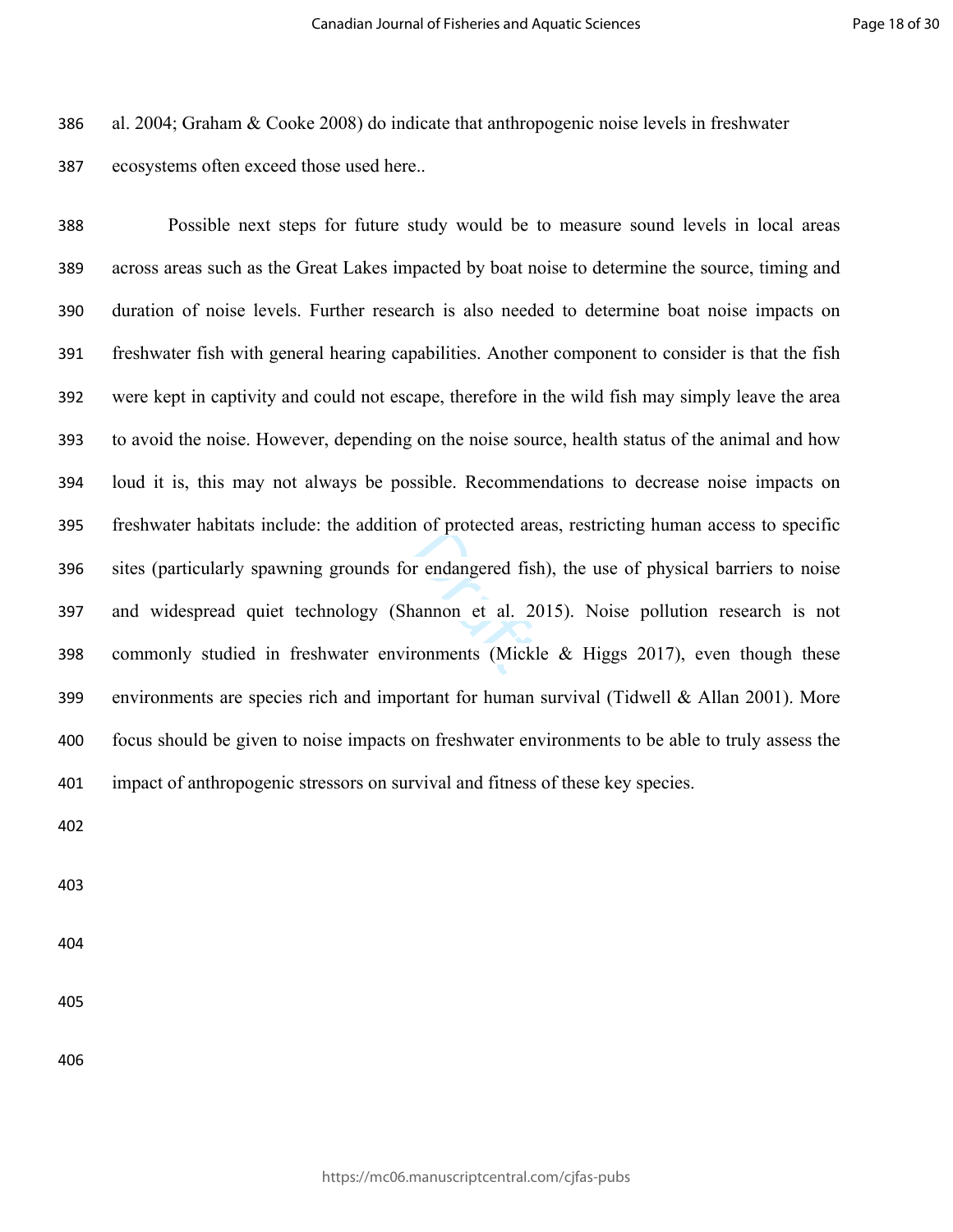#### **Acknowledgements**

- We would like to thank Christina Semeniuk for assistance with designing this project,
- particularly the behavioural section, and for editing the manuscript. We would also like to thank
- Victoria Heath, Natalie Kindiak and Justin Aon for help with data collection and analysis.
- Finally, we would like to thank Mallory Wiper for input on the statistics for this project and
- comments from anonymous reviewers to strengthen the writing of this manuscript. This research
- was funded by the Natural Sciences and Engineering Research Council (NSERC) and the
- Canada Research Chairs program.

#### **References:**

- Aalbers, S.A., and Drawbridge, M.A. 2008. White seabass spawning behavior and sound
- production. Trans. Am. Fish. Soc. **137**(2)**:** 542–550. doi: 10.1577/T04-058.1.
- Amoser, S., Wysocki, L.E., and Ladich, F. 2004. Noise emission during the first powerboat race
- 008. White seabas<br>(a): 542–550. doi:<br>F. 2004. Noise en fish communities in an Alpine lake and potential impact on fish communities. J. Acoust. Soc. Am. **116**(6): 3789- 3797. doi: 10.1121/1.1808219.
- Arveson, P.T., and Vendittis, D.J. 2000. Radiated noise characteristics of a modern cargo ship. J. Acoust. Soc. Am. **107**(1): 118-129. doi: 10.1121/1.428344.
- 
- Barcellos, L.G.P., [Kreutz, L., Quevedo, R.M., B](http://www.sciencedirect.com/science/article/pii/S0044848607009039)olognesi, da Silva. L., [Bedin, A.C., Finco, J.,](http://www.sciencedirect.com/science/article/pii/S0044848607009039)
- [and Cericato, L](http://www.sciencedirect.com/science/article/pii/S0044848607009039). 2007. Whole-body cortisol increases after direct and visual contact with a
- predator in zebrafish, *Danio rerio*. Aquacul. **272**(1-4): 774-778.
- doi:10.1016/j.aquaculture.2007.09.002.
- 
- Barton, B.A. 2002. Stress in fishes: a diversity of responses with particular reference to changes in circulating corticosteroids. Integr. Comp. Biol. **42**(3): 517–525. doi: [10.1093/icb/42.3.517](https://doi.org/10.1093/icb/42.3.517).
- 
- Bruintjes, R., and Radford, A, N. 2013. Context-dependent impacts of anthropogenic noise on
- individual and social behaviour in a cooperatively breeding fish. Anim. Behav. **85**(6): 1343- 1349. doi:10.1016/j.anbehav.2013.03.025.
- 
- Cooke, S.J., Blumstein, D.T., Buchholz, R., Caro, T., Fernández-Juricic, E., Franklin, C.E.,
- Metcalfe. J, O'Connor, C.M, St. Clair, C.C., Sutherland, W.J., and Wikelski, M. 2014.
- Physiology, Behaviour, and Conservation. Physiol. Biochem. Zool*.* **87**(1): 1- 14.
- [doi:10.1086/671165.](https://doi.org/10.1086/671165)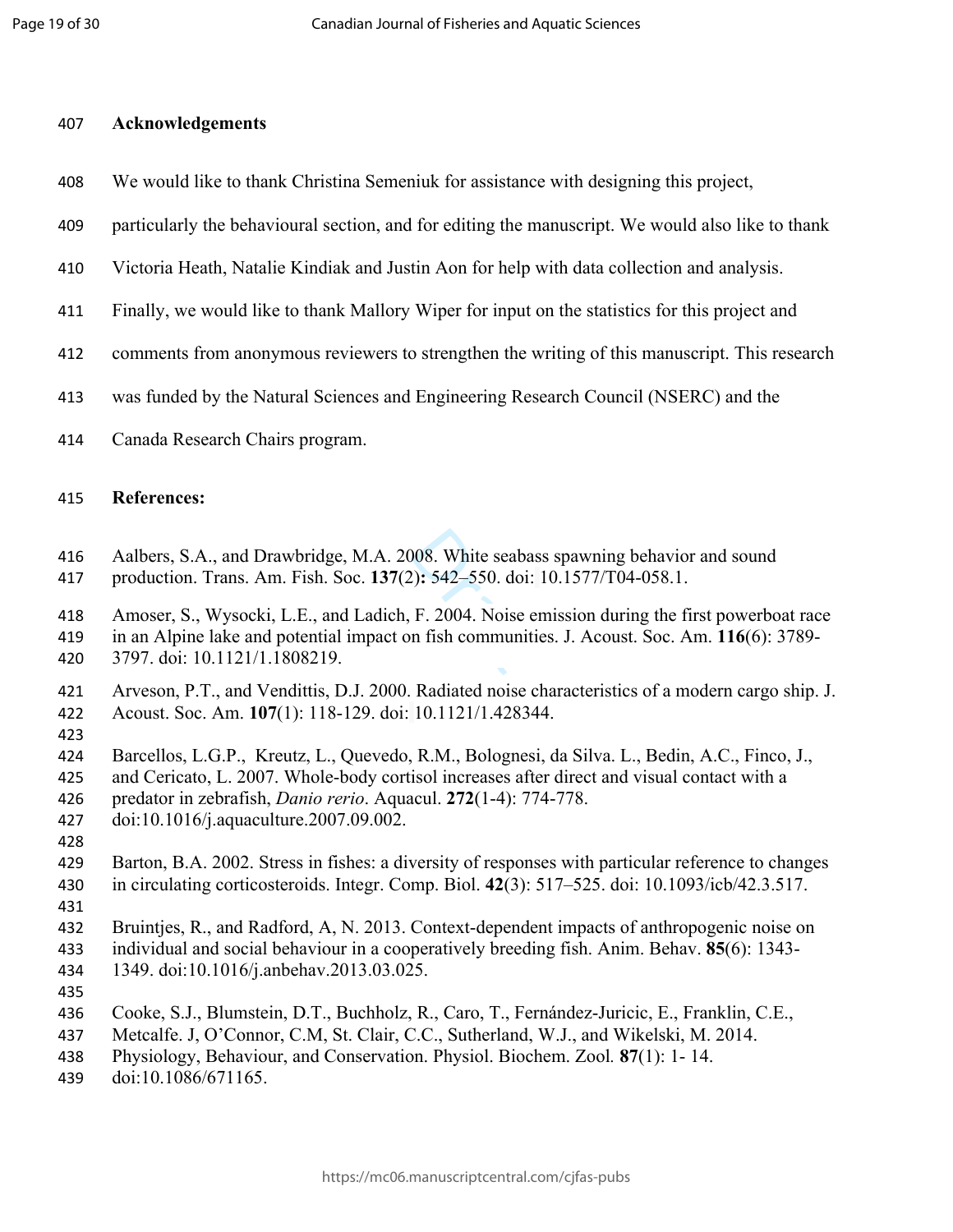- Danzter, B., Fletcher, Q.E., Boonstra, R., and Sheriff, M.J. 2014. Measures of physiological
- stress: a transparent or opaque window into the status, management and conservation of species?
- Conserv. Physiol. **2**(1): 1-18. doi: 10.1093/conphys/cou023.
- 
- Dawkins, M.S. 2003. Behaviour as a tool in the assessment of animal
- welfare. Zool*.* **106**(4): 383–387. doi: [10.1078/0944-2006-00122.](https://doi.org/10.1078/0944-2006-00122)
- Donaldson, E. 1981. The pituitary-interrenal axis as an indicator of stress in fish. *In* Stress in
- Fish. *Edited by* A.D. Pickering. London, Academic. pp.11-47.
- Dyndo, M., Wisniewska, D.M., Rojano-Donate, L. and Madsen, P.T. 2015. Harbour porpoises
- react to low levels of high frequency vessel noise. Sci. Rep. **5:**1-9. doi:10.1038/srep11083.
- Enger, P. 1981. Frequency discrimination in teleosts-central or peripheral? *In* Hearing and Sound
- Communication in Fishes. Edited by W.N. Tavolga, A.N, Popper and R.R. Fay. New York,
- Springer Verlag. pp. 243-255.
- 
- Erbe, C., Verma, A., McCauley, R., Gavrilov, A., and Parnum, I. 2015. The marine soundscape of the Perth Canyon. Prog. Oceanogr. **137**: 38-51. doi: 10.1016/j.pocean.2015.05.015.
- 

Eriksson, L.O., and Van Veen, T. 1980. Circadian rhythms in the brown bullhead, *Ictalurus* 

- 
- time behaviour. Can. J. Zool*.* **58**(10): 1899-1907. doi: 10.1139/z80-259.
- Eriksson, E.O., and Van Ven, 1. 1960. Cheadlen Hiyamis in the brown burnead, *Letturius*<br>
458 *nebulosus* (Teleostei). Evidence for an endogenous rhythm in feeding, locomotor, and reaction<br>
459 time behaviour. Can. J. Zool Fay, R. (2009). Soundscapes and the sense of hearing of fishes. Integr. Zool. **4**(1), 26-32. doi: 10.1111/j.1749-4877.2008.00132.x.
- Fewtrell, J.L., and McCauley, R.D. 2012. Impact of air gun noise on the behaviour of marine fish and squid. Mar. Pollut. Bull. **64**(5): 984-993. doi: 10.1016/j.marpolbul.2012.02.009.
- 
- Furukawa, T., & Ishii, Y. 1967. Neurophysiological studies on hearing in goldfish. J.
- Neurophysiol. **30**(6): 1377-1403. [doi:10.1152/jn.1967.30.6.1377.](https://doi.org/10.1152/jn.1967.30.6.1377)
- Graham, A.L., and Cooke, S.J. 2008. The effects of noise disturbance from various recreational
- boating activities common to inland waters on the cardiac physiology of a freshwater fish, the
- largemouth bass (*Micropterus salmoides*). Aquat. Conserv. **18**(7): 1315-1324.
- doi: 10.1002/aqc.941.
- 
- Hastings, M.C., Popper, A.N., Finneran, J.J., and Lanford, P.J. 1996. Effects of low-frequency underwater sound on hair cells of the inner ear and lateral line of the teleost fish *Astronotus*
- *ocellatus*. *J*. Acoust. Soc. Am. **99**(3): 1759-1766. doi:10.1121/1.414699.
- 
- Hawkins, A. D. (1981). The hearing abilities of fish. In Hearing and sound communication in fishes (pp. 109-137). Springer, New York, NY.
- 
- Higgs, D.M., Souza, M., Wilkins, H.R., Presson, J.C. and Popper, A.N. 2002. Age-and size-
- related changes in the inner ear and hearing ability of the adult zebrafish (*Danio rerio*). JARO **3**(2): 174-184.doi:10.1007/s101620020035.
-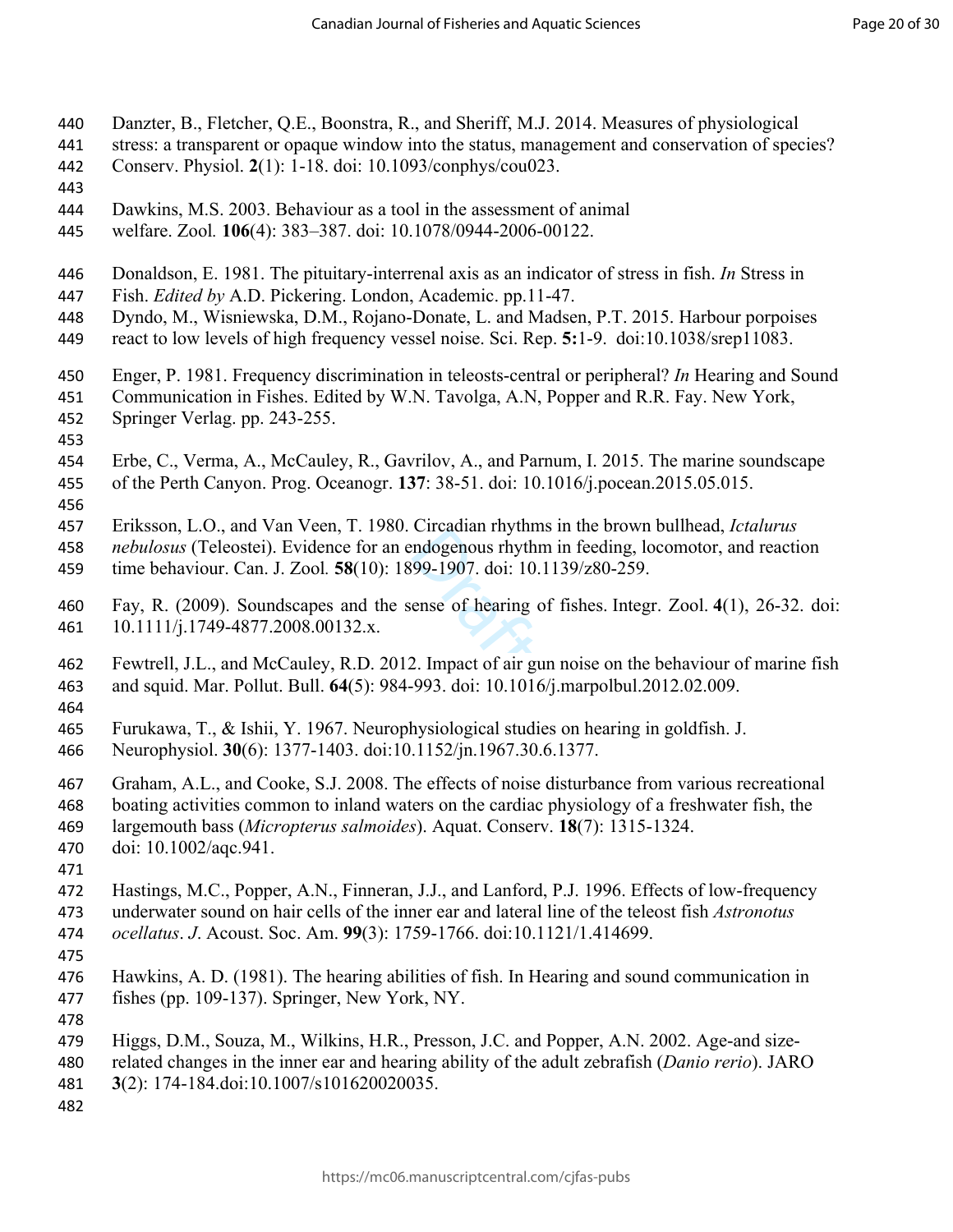| 483<br>484                      | Higgs, D.M., Z. Lui, D.A. Mann. (2006) Hearing and Mechanoreception. In: Evans, D.H. (ed.)<br>The Physiology of Fishes (3rd Ed.). CRC Press, pp. 391-429.                                                                                                                                                           |
|---------------------------------|---------------------------------------------------------------------------------------------------------------------------------------------------------------------------------------------------------------------------------------------------------------------------------------------------------------------|
| 485<br>486<br>487<br>488        | Jenkins, D. B. 1977. A light microscopic study of the saccule and lagena in certain<br>catfishes. Am. J. Anat. 150(4): 605-629. doi:10.1002/aja.1001500407.                                                                                                                                                         |
| 489<br>490<br>491               | Kasumyan, A.O. 2005. Structure and Function of the Auditory System in Fishes. J. Ichthyol.<br>45(Suppl2): 223-270.                                                                                                                                                                                                  |
| 492<br>493<br>494<br>495        | Knaepkens, G., Bruyndoncx, L., and Eens, M. 2004. Assessment of residency and movement of<br>the endangered bullhead ( <i>Cottus gobio</i> ) in two Flemish rivers. Ecol. Freshw. Fish. 13(4): 317–<br>322. doi: 10.1111/j.1600-0633.2004.00065.x.                                                                  |
| 496<br>497<br>498               | Ladich, F., and Fay, R.R. 2013. Auditory evoked potential audiometry in fish. Rev. Fish Biol.<br>23(3): 317-364. doi: 10.1007/s11160-012-9297-z.                                                                                                                                                                    |
| 499<br>500<br>501<br>502<br>503 | Laidley, C.W., and Leatherland, J.F. 1988. Circadian studies of plasma cortisol, protein, glucose<br>and ion concentration, liver glycogen concentration and liver and spleen weight in rainbow trout,<br>Salmo gairdneri Richardson. Comp. Biochem. Physiol. 89(3): 495-502. doi:10.1016/0300-<br>9629(88)91063-8. |
| 504<br>505                      | Lelek, A. 1987. The freshwater fishes of Europe: Threatened fishes of Europe. Wiesbaden: Aula-<br>Verlag.                                                                                                                                                                                                           |
| 506<br>507<br>508               | Madliger, C. L., and Love, O. P. 2014. The Need for a Predictive, Context-Dependent Approach<br>to the Application of Stress Hormones in Conservation. Conserv. Biol. 28(1): 283-287.<br>doi:10.1111/cobi.12185.                                                                                                    |
| 509<br>510<br>511<br>512        | McLaughlin, K.E., and Kunc, H.P. 2015. Changes in the Acoustic Environment Alter the<br>Foraging and Sheltering Behaviour of the Cichlid Amititlania nigrofasciata. Behav. Processes.<br>116: 75-79. doi:10.1016/j.beproc.2015.04.012.                                                                              |
| 513<br>514<br>515<br>516        | McWilliam, J.N., and Hawkins, A.D. 2013. A comparison of inshore marine soundscapes. J.<br>Exp. Mar. Biol. Ecol. 446:166-176. doi: 10.1016/j.jembe.2013.05.012.                                                                                                                                                     |
| 517<br>518<br>519<br>520        | Mickle, M.F., and Higgs, D.M. 2017. Integrating techniques: A review of the effects of<br>anthropogenic noise on freshwater fish. Can. J. Fish Aq. Sc. 999:1-8. doi:10.1139/cjfas-2017-<br>0245.                                                                                                                    |
| 521<br>522<br>523<br>524        | Mommsen, T.P., Vijayan, M.M., and Moon, T.W. 1999. Cortisol in teleosts: Dynamics,<br>mechanisms of action, and metabolic regulation. Rev. Fish Biol. Fish. 9(3): 211–268.<br>doi:10.3389/conf.fendo.2011.04.00092.                                                                                                 |
| 525<br>526<br>527               | Moberg, G.P., and Mench, J.A. 2005. The biology of animal stress: basic principles and<br>implications for animal welfare. Wallingford: CABI publication.                                                                                                                                                           |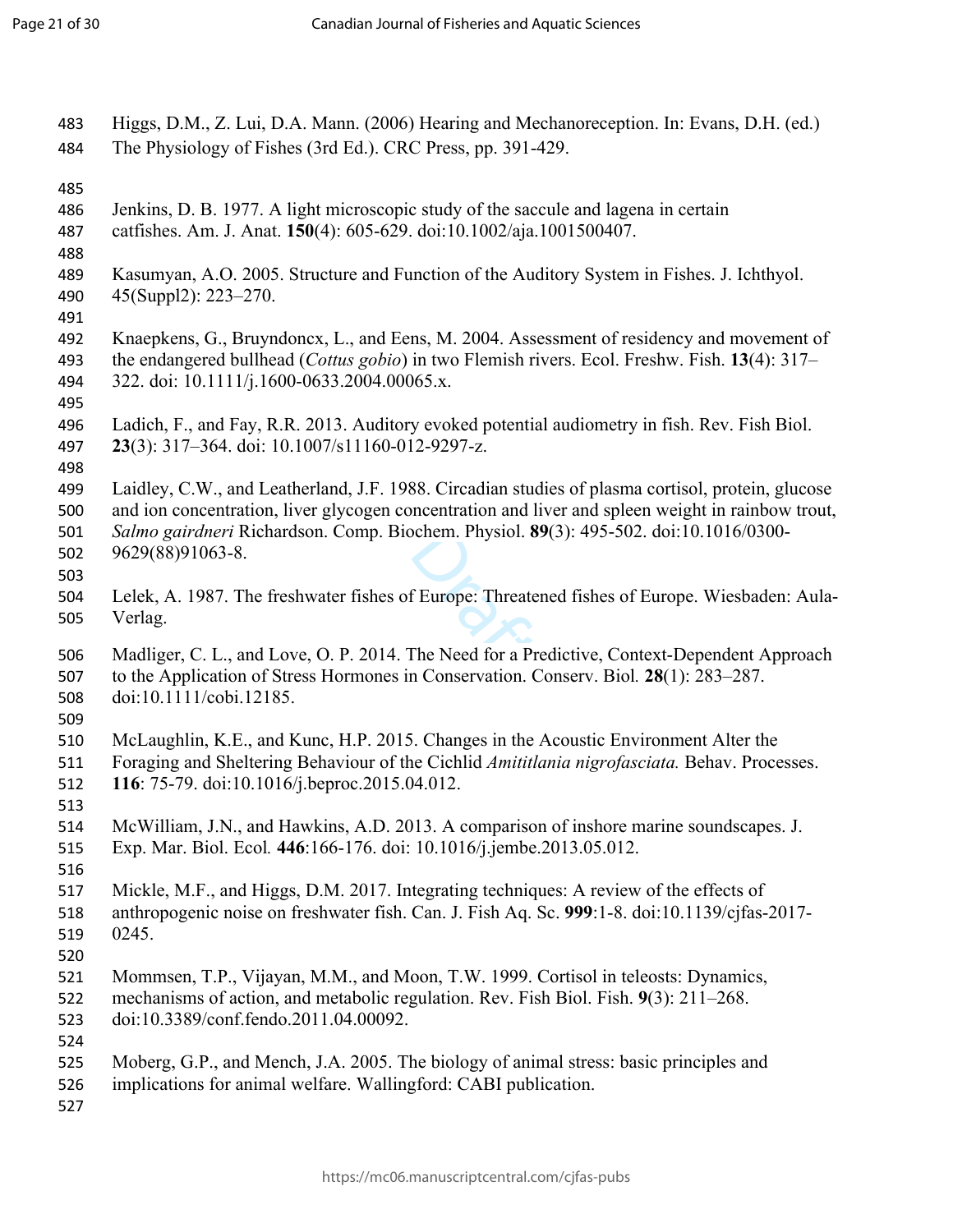- Neo, Y. Y., Parie, L., Bakker, F., Snelderwaard, P., Tudorache, C., Schaaf, M., and Slabbekoorn,
- H. 2015. Behavioral changes in response to sound exposure and no spatial avoidance of noisy
- conditions in captive zebrafish. Front. Behav. Neuro. **9**(28): 1-11.
- [doi:10.3389/fnbeh.2015.00028](https://doi.org/10.3389/fnbeh.2015.00028).
- Nichols, T.A., Anderson, T.W., and Širović, A. 2015. Intermittent noise induces physiological stress in a coastal marine fish. PLOS ONE*.* **10**(9): 1-10. doi: 10.1371/journal.pone.0139157.
- 
- Ona, E. and Godø, O. (1990). Fish reaction to trawling noise: the significance for trawl sampling. *Rapp. P.-v. Réun*. **189**: 159-166.
- 
- Parvulescue, A. (ed). 1964. Problems of propagation and processing. Marine bio-acoustics. Pergamon Press, Oxford.
- 
- Payne, N.L., van der Meulen, D., Suthers, I.M., Gray, C.A., and Taylor, M.D. 2014. Foraging
- intensity of wild mulloway *Argyrsomus Japonicus* decreases with increasing anthropogenic
- disturbance. Mar. Biol*.* **162**(3): 539-546. doi:10.1007/s00227-014-2603-7.
- 

Poggendorf, D. 1952. Die absolute Ho¨rschwelle des Zwergwelses (*Amiurus nebulosus*) und

- Beitra¨ge zur Physik des Weberschen Apparates der Ostariophysen. *Z.* Vergl. Physiol*.* **34**(3):
- 222–257. doi:10.1007/bf00298202.
- Popper, A.N. 2003. Effects of anthropogenic sounds on fish. Fisheries. **28**(10): 24-31.
- doi:10.1577/1548-8446(2003)28[24:EOASOF]2.0.CO;2.
- genic sounds on f<br>ASOF]2.0.CO;2.<br>The effects of an<br> $1/j.1095-8649.20$  Popper, A.N., and Hastings, M.C. 2009. The effects of anthropogenic sources of sound on fishes. J. Fish Biol. **75**(3): 455–489. doi:10.1111/j.1095-8649.2009.02319.x.
- Popper, A.N. and Hawkins, A. 2012. The effects of noise on aquatic life. New York: Springer.
- Rogers, P.H., A.D. Hawkins, Popper, A.N., Fay, R.R., and Gray, M.D. 1995. Parvulescu
- revisted: small tank acoustics for bioacousticians. In: Popper, A.N. and Hawkins, A.D. (eds). The
- Effects of Noise on Aquatic Noise II. Springer-Verlag, NY, pp. 933-941.
- 
- Ross, D. 1976. Mechanics of Underwater Noise. Pergamon Press: New York.
- Sabet, S.S., Neo Y.Y., and Slabbekoorn, H. 2015. The effect of temporal variation in sound
- exposure on swimming and foraging behaviour of captive zebrafish. Anim. Behav. **107**:49-60. doi:10.1016/j.anbehav.2015.05.022.
- Shannon, G., Mckenna, M.F., Angeloni, L.M., Crooks, K.R., Fristrup, K.M., Brown, E., Warner,
- K.A., Nelson, M.D., White, C., Briggs, J., McFarland, S Wittemyer, G. 2015. A synthesis of two
- decades of research documenting the effects of noise on wildlife. Biol. Rev. **91**(4): 982-
- 1005. doi:10.1111/brv.12207.
- Simpson, S.D., Radford, A.N., Nedelec, S.L., Ferrari, MCO., Chivers, D.P., McCormick, M.I.,
- and Meekan, M.G. 2016. Anthropogenic noise increases fish mortality by predation. Nat.
- Commun. **7**: 1-6. doi: 10.1038/ncomms10544.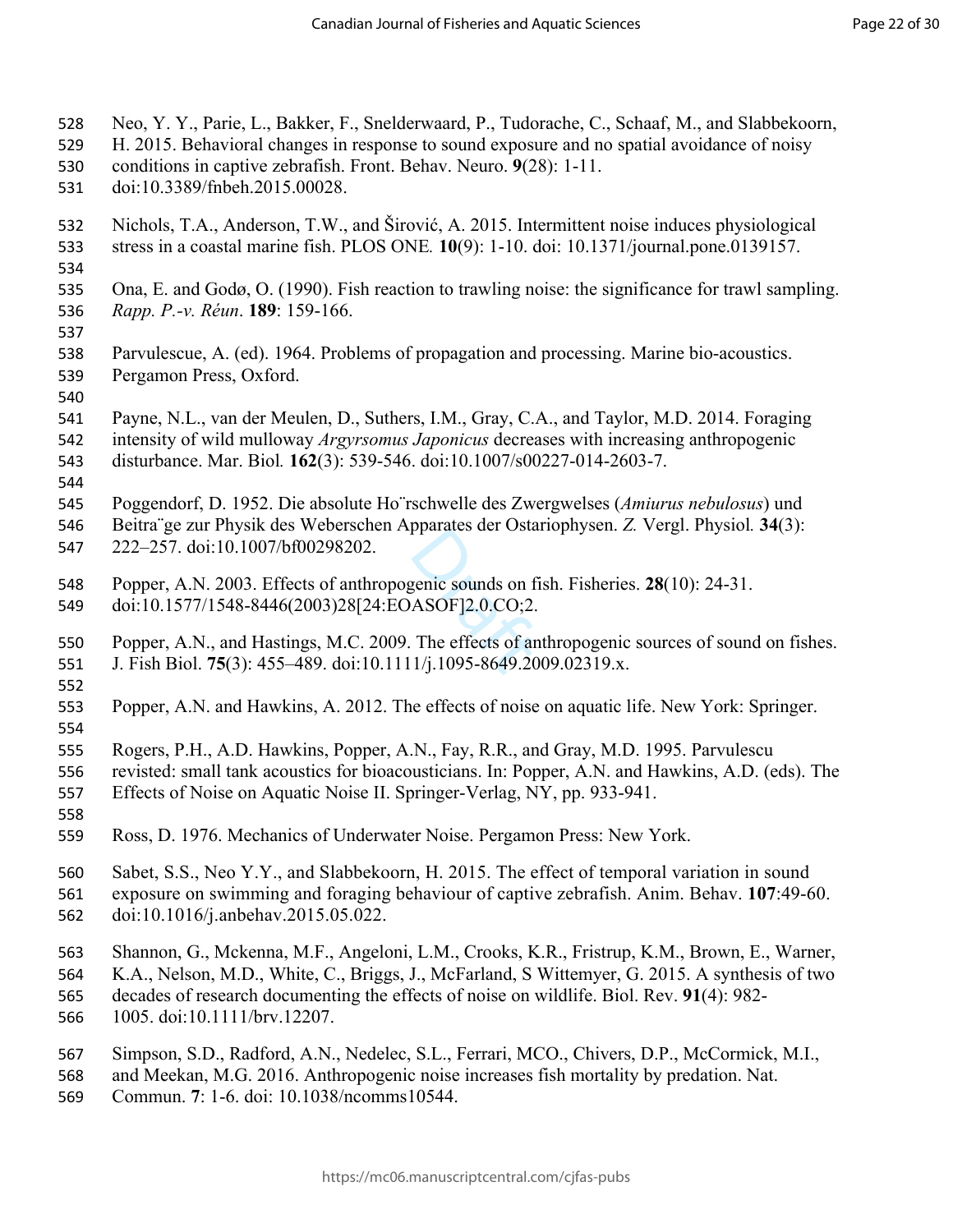- doi:10.3354/meps10911.<br>
589 Tidwell, J.H., and Allan, G.L. 2001. Fish as food: aquacultures contribution. EMBO Rep. 2(1<br>
591 958-963. doi:10.1093/embo-reports/kve236.<br>
592 Valdimarrson, S.K., and Metcalfe, N.B. 1998. Shelt Slabbekoorn, H., Bouton, N., Opzeeland, I., Coers, A., Cate, C.,, and Popper, A.N. 2010. A noisy spring: the impact of globally rising underwater sound levels on fish. Trends Ecol. Evol. **25**(7): 419-427. doi:10.1016/j.tree.2010.04.005. Smith, M.E., Kane, A.S., and Popper, A.N. 2003. Noise-induced stress response and hearing loss in goldfish (*Carassius Auratus*). J. Exp. Bio. **207**(3): 427-435. doi:10.1242/jeb.00755. Smith, M. E., Coffin, A. B., Miller, D. L., and Popper, A. N. (2006). Anatomical and functional recovery of the goldfish (*Carassius auratus*) ear following noise exposure. J. Exp. Bio. **209**(21): 4193-4202. doi: 10.1242/jeb.02490 Smyly, W.J.P. 1957. The life-history of the bullhead or Miller's thumb (*Cottus gobio* ). Proc. Zool. Soc. Lon. **128**(3): 431–453. doi:10.1111/j.1096-3642.1957.tb00336.x. Solan, M., Hauton, C., Godbold, J.A., Wood, C.L., Leighton, T.G., and White, P. 2016. Anthropogenic sources of underwater sound can modify how sediment-dwelling invertebrates mediate ecosystem properties. Sci. Rep. **6**: 1-9. doi: 10.1038/srep20540. Staaterman, E., Paris, C.B., DeFerrari, H.A., Mann, D.A., Rice, A.N., and D'Alessandro, E.K. 2014. Celestial patterns in marine soundscapes. Mar. Ecol. Prog. Ser. **508**: 17-32. doi:10.3354/meps10911. Tidwell, J.H., and Allan, G.L. 2001. Fish as food: aquacultures contribution. EMBO Rep*.* **2**(11): 958-963. doi:10.1093/embo-reports/kve236. Valdimarrson, S.K., and Metcalfe, N.B. 1998. Shelter selection in juvenile Atlantic salmon, or Wale, M.A., Simpson, S.D., and Radford, A.N. 2013. Noise negatively affects foraging and antipredator behaviour in shore crabs. Anim. Behav*.* **86**(1): 111-118. doi:10.1016/j.anbehav.2013.05.001. Wysocki, L. E., and Ladich, F. 2005. Effects of noise exposure on click detection and the temporal resolution ability of the goldfish auditory system. Hear. Res. **201**(1-2): 27-36. doi:[10.1016/j.heares.2004.08.015.](https://doi.org/10.1016/j.heares.2004.08.015) Wysocki, L.E., Dittami, J.P. and Ladich, F. 2006. Ship Noise and Cortisol Secretion in European Freshwater Fishes. Biol. Conserv. **128** (4): 501-508. doi:10.1016/j.biocon.2005.10.020. [Wysocki,](http://www.sciencedirect.com/science/article/pii/S0044848607008113) L.E., Davidon, J.W., [Smith](http://www.sciencedirect.com/science/article/pii/S0044848607008113), M.E., Frankel, A.S., [Ellison](http://www.sciencedirect.com/science/article/pii/S0044848607008113), W.T., [Mazik,](http://www.sciencedirect.com/science/article/pii/S0044848607008113) P.M., Popper, A.N., and Bebak, J. 2007. Effects of aquaculture production noise on hearing, growth, and
- disease resistance of rainbow trout *Oncorhynchus mykiss*. Aquaculture. **272**(1-4): 687-697. doi:
- 10.1016/j.aquaculture.2007.07.225.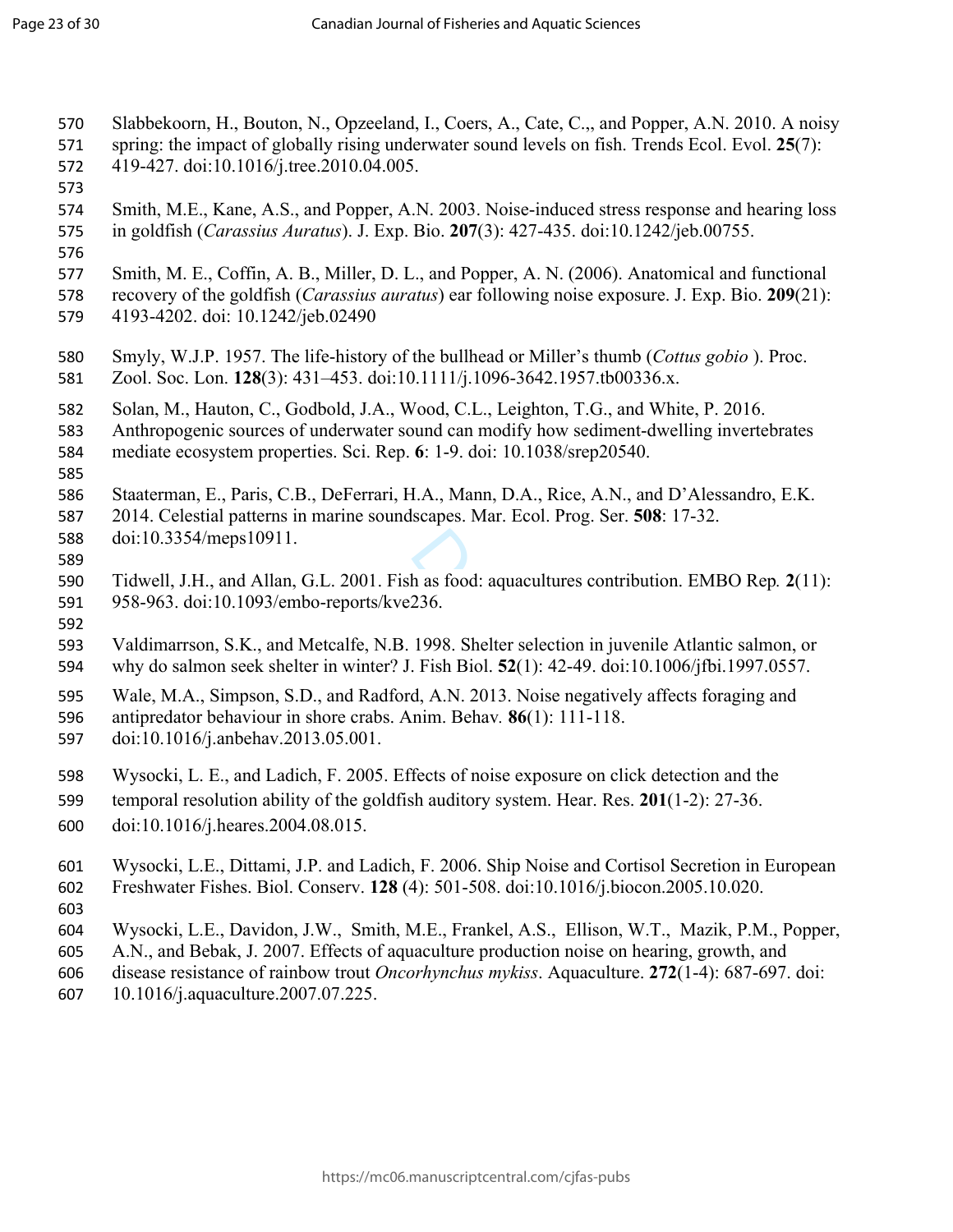

Figure1: A spectogram comparing the output of the boat noise file from the field and a hydrophone recording of the noise file collected from the experimental tank when played at 140, 160 and 170 dB re 1 µPa.

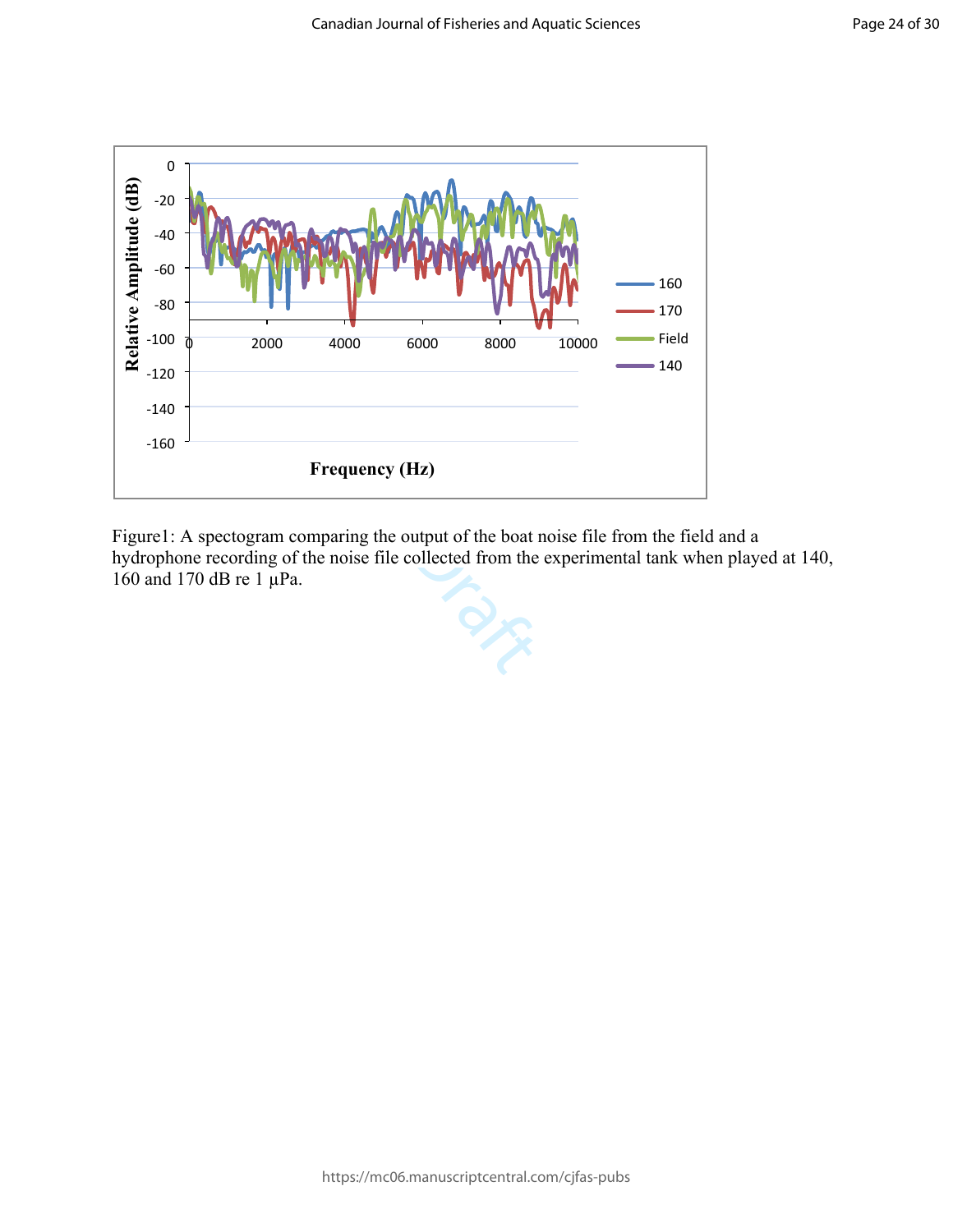

ased in both the T<br>aced in this tank<br>olding structure and Figure 2: The experimental tank set-up used in both the 140 dB re 1  $\mu$ Pa and 160/170 dB re 1  $\mu$ Pa trials (although only one fish was placed in this tank during the 140 dB re 1  $\mu$ Pa trial). The test tanks were fitted into a Styrofoam holding structure and placed on top of two acetal plastic sheets, 2 cm thick, to minimize acoustic disturbance and vibrations from the floor.

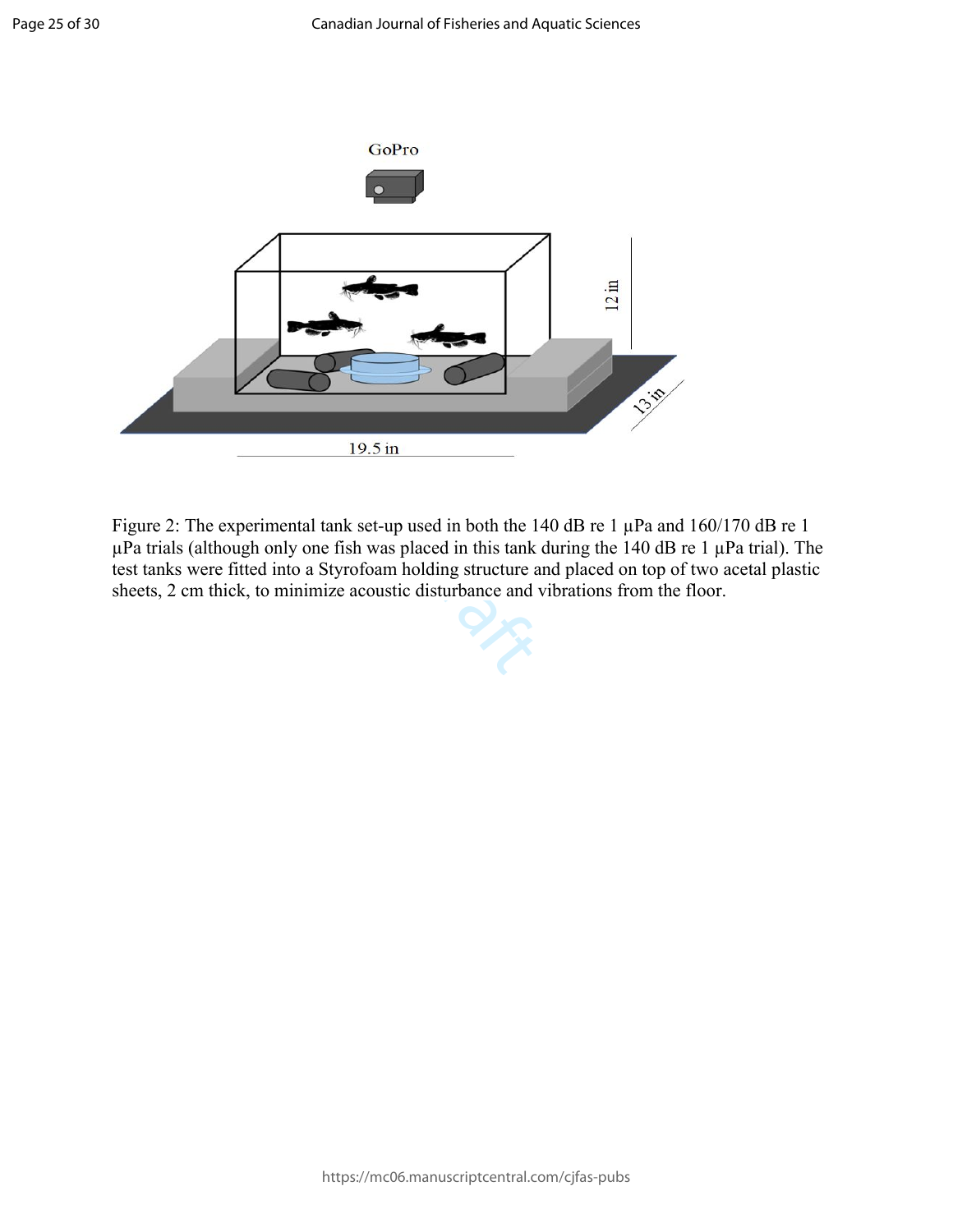

#### Figure 3:

a) Six bullhead were placed in separate experimental tanks during the 140 dB re 1 µPa exposure experiment. Bullhead acclimated for one hour, after which time a four hour baseline control trial took place followed by a four hour treatment (either noise or silence). Bullhead were anesthetized and blood sampling took place immediately following the experiment.

b) Three bullhead were added into one experimental tank during the higher intensity (160 or 170  $dB$  re 1  $\mu$ Pa) short-term acute noise experiment. Bullhead acclimated for one hour, followed by a one hour baseline control trial and one hour treatment (either noise or silence). Bullhead were anesthetized and blood sampling took place immediately following the experiment.

c) Three bullhead were added into one experimental tank during the high intensity (160 or 170 dB re 1 µPa) long-term acute noise experiment**.** Bullhead acclimated for one hour, followed by a one hour baseline control trial and a twenty-four hour treatment (either noise or silence). Bullhead were anesthetized and blood sampling took place immediately following the experiment.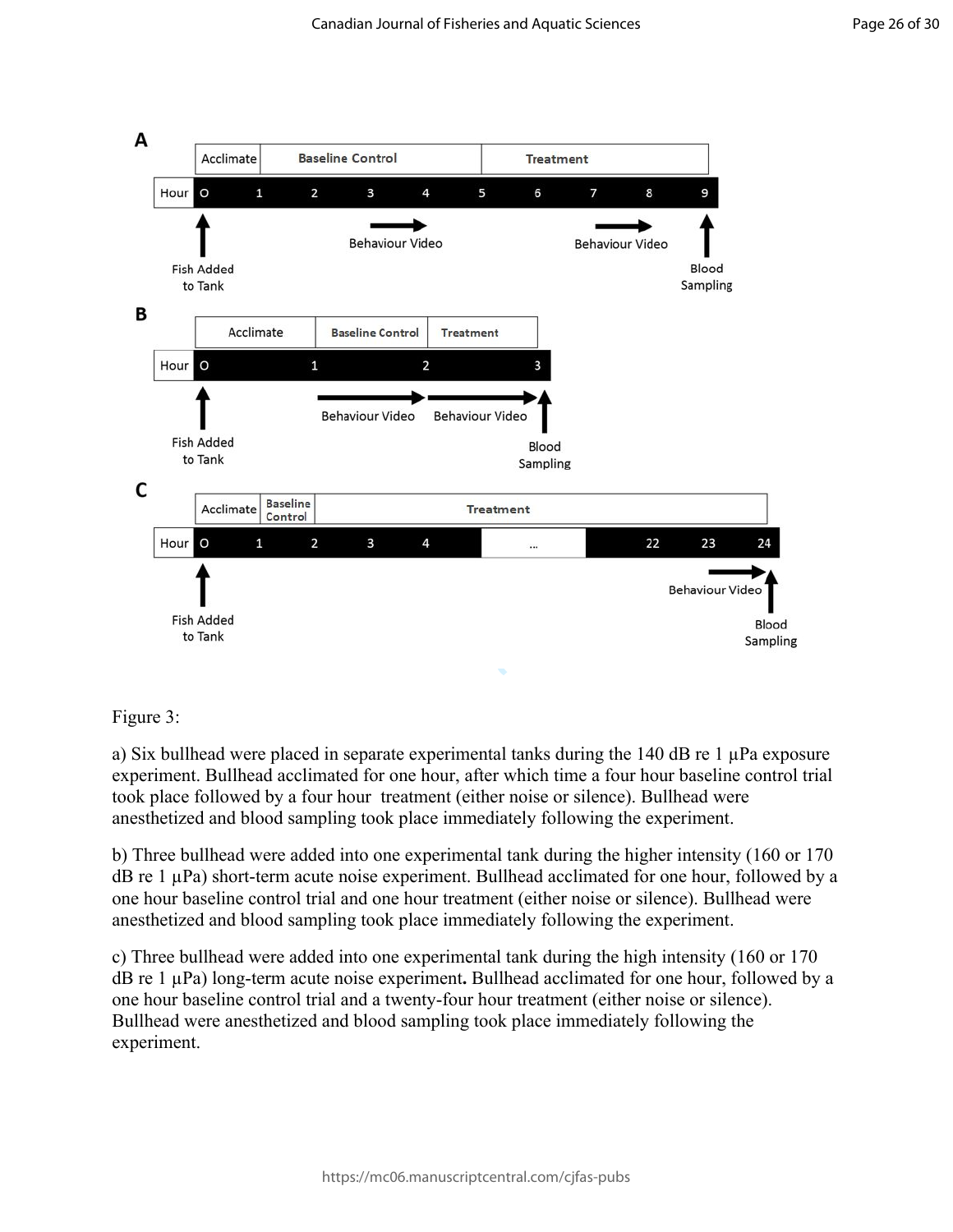A)

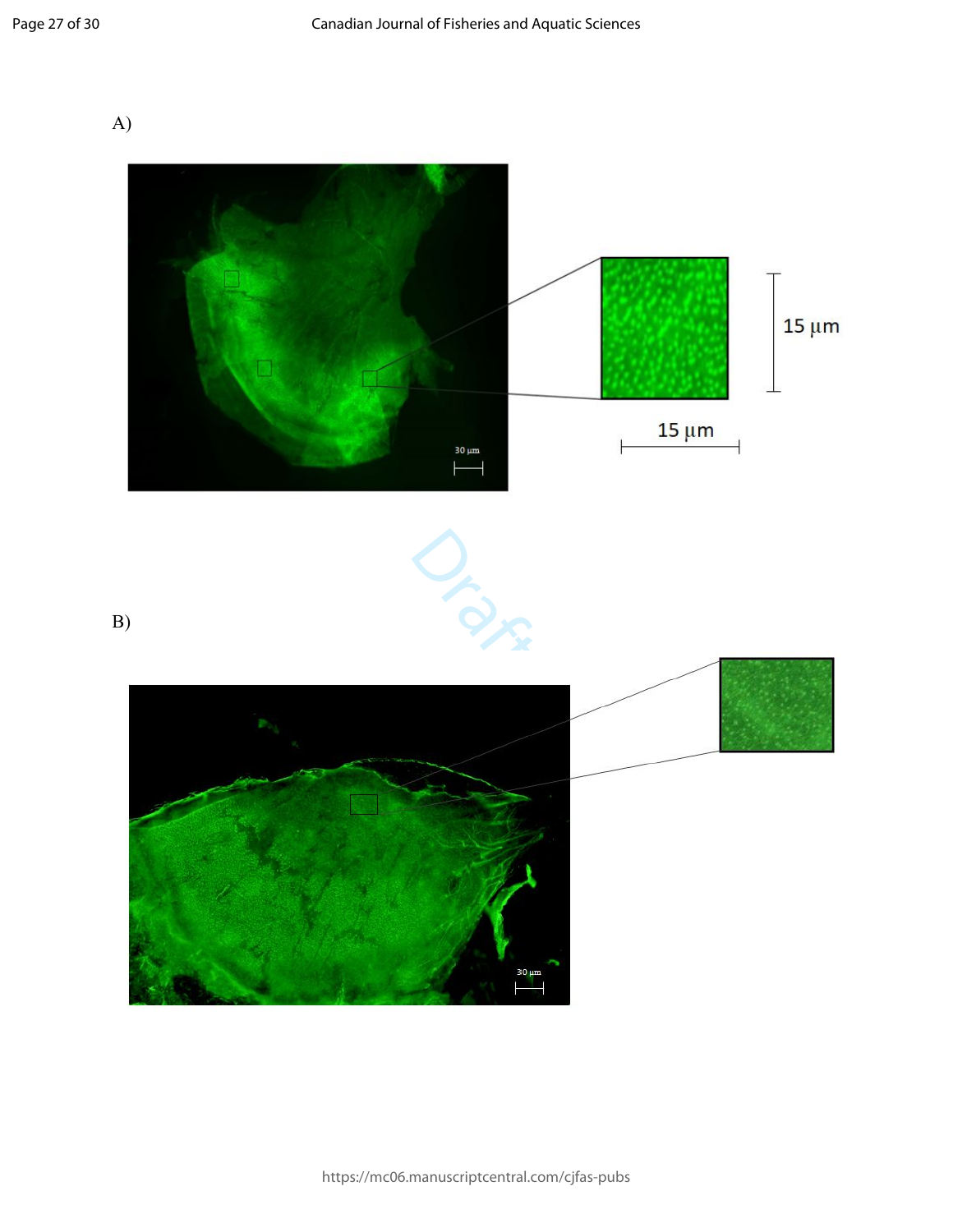



#### Figure 4:

 a) A dissected bullhead ear is shown in this image, exposing the saccule, which is further sectioned into three identical boxes  $(15 \mu m^2)$  in size in magnified counting view) to allow for hair cell counts.

 $\mu$ m<sup>2</sup> in size in ma<br>s shown here to a<br>ed.<br>kins (1977) is ref<br>e:  $=$ lagena: s=sa b) A stained lagena in the bullhead ear is shown here to allow for comparison to the saccule. The hair cells in the lagena were not quantified.

c) A schematic of a catfish ear from Jenkins (1977) is referenced here as we used this diagram to help us identify the ear organs (u= utricle; l=lagena; s=saccule; sag= sagitta (saccular otolith)).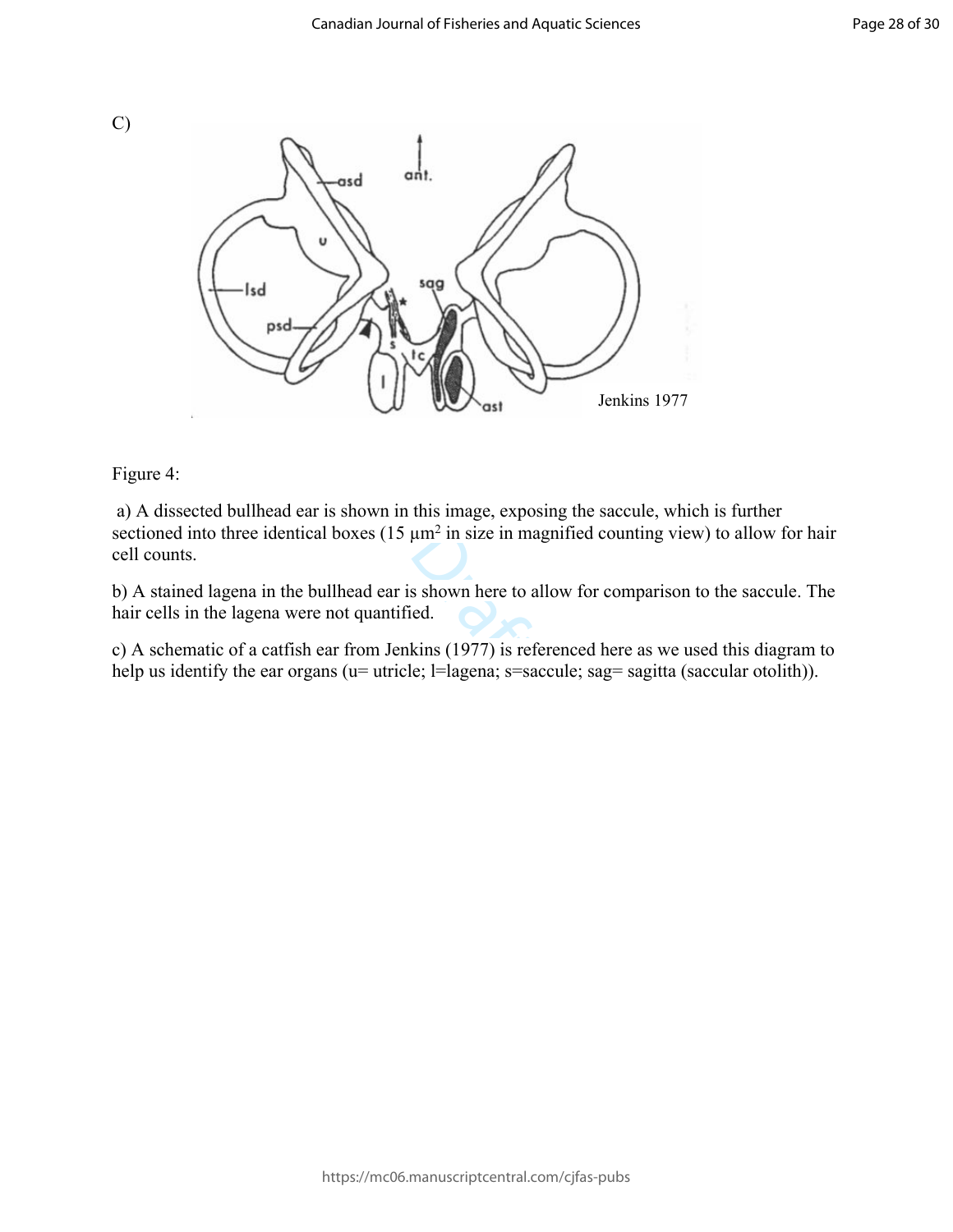

### Figure 5:

a) Mean activity levels of black bullhead during exposure to 140 dB re 1µPa of boat noise and during control trials. Significant differences are indicated by different letters at the *p*=0.05 level, error bars are representative of mean (+/- S.E).

b) Mean levels of sheltering behaviour in black bullhead when exposed to 140 dB re 1µPa of boat noise and during control trials. Significant differences are indicated by different letters at the  $p=0.05$  level, error bars are representative of mean  $(+/- S.E)$ .

c) Mean log cortisol levels of black bullhead after exposure to  $140$  dB re  $1 \mu$  Pa of boat noise compared to controls. Significant differences are indicated by different letters at the *p*=0.05 level, error bars are representative of mean (+/- S.E).

d) Mean hair cell counts of black bullhead when exposed to 140 dB re 1µPa of boat noise and in control trials. Significant differences are indicated by different letters at the *p*=0.05 level. Error bars are representative of mean (+/- S.E).